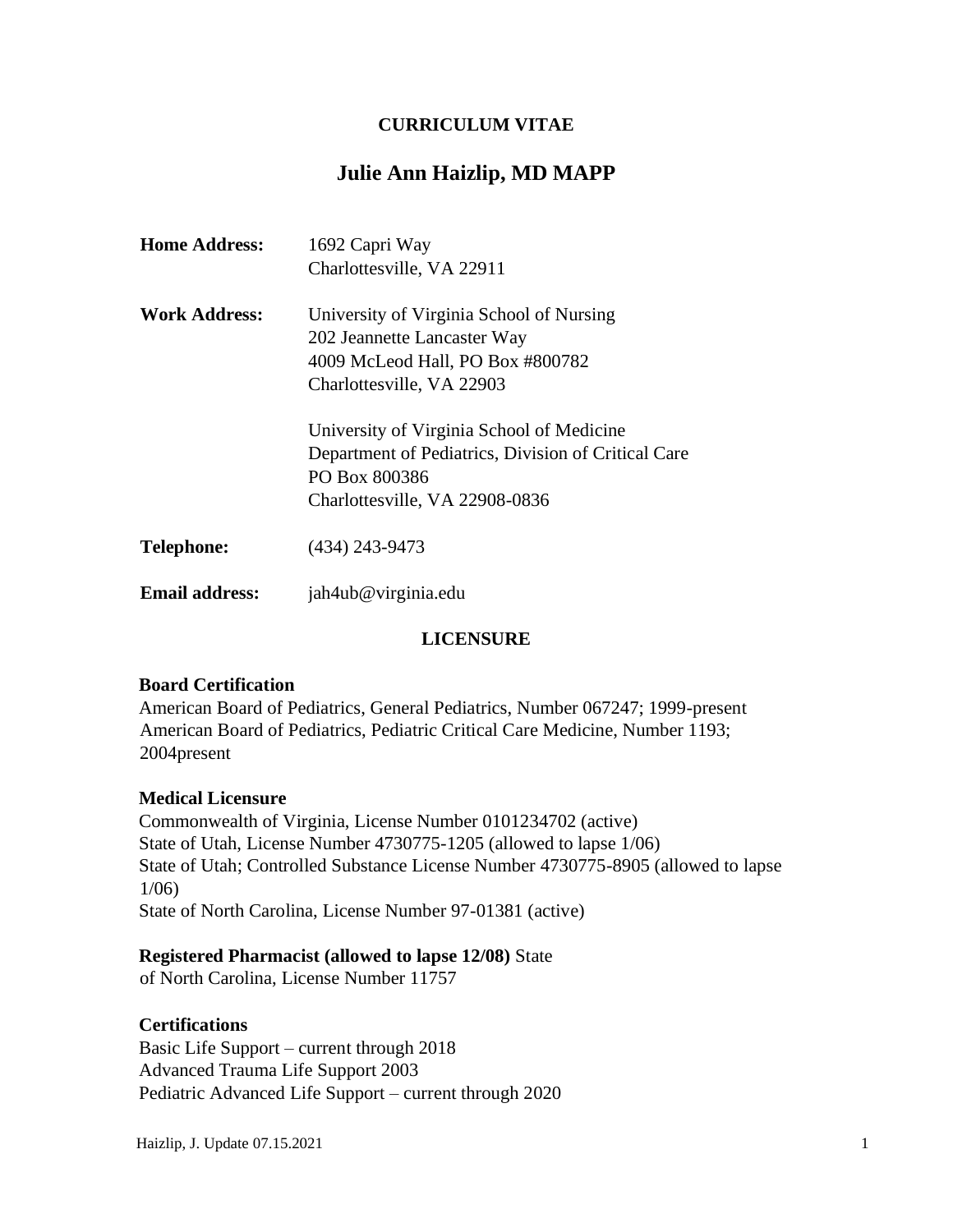## Neonatal Resuscitation Program 1996, 1999, 2001 **EDUCATION**

| <b>Institution</b><br>University of<br>Pennsylvania   | <b>Degree</b><br>Master of Applied<br>Positive Psychology | <b>Major</b><br>Positive Psychology | Date<br>$2013 - 2014$ |
|-------------------------------------------------------|-----------------------------------------------------------|-------------------------------------|-----------------------|
| University of Utah                                    | Pediatric Critical Care<br>Fellowship                     | Pediatric Critical<br>Care          | $2000 - 2003$         |
| University of North<br>Carolina                       | Pediatric Internship and<br>Residency                     | Pediatrics                          | 1996 - 1999           |
| University of North<br>Carolina School of<br>Medicine | Doctor of Medicine                                        | Medicine                            | 1992 - 1996           |
| University of North<br>Carolina                       | Bachelor of Science in<br>Pharmacy with Honors            | Pharmacy                            | 1987 - 1992           |

# **PROFESSIONAL EXPERIENCE**

| <b>Institution/Agency</b>                          | <b>Position</b>                                                         | Date             |   |
|----------------------------------------------------|-------------------------------------------------------------------------|------------------|---|
| University of Virginia<br>School of Nursing        | <b>Clinical Professor of Nursing</b>                                    | $2014$ – present |   |
| University of Virginia<br>School of Medicine       | Joint Appointment in Department<br>of Pediatrics and Anesthesia         | $2014$ - present |   |
| University of Virginia<br>School of Medicine       | Associate Professor of<br>Pediatrics and Anesthesia                     | $2010 - 2014$    |   |
| University of Virginia<br>School of Medicine       | <b>Assistant Professor of Pediatrics</b><br>and Anesthesia              | $2003 - 2010$    |   |
| St. Mary's School – Binder<br><b>Health Center</b> | <b>Student Health Physician</b>                                         | 1999 - 2000      |   |
| Carelina Neonatology                               | Pediatric Hospitalist, Level III<br><b>Neonatal Intensive Care Unit</b> | 1999 - 2000      |   |
| Haizlip, J. Update 07.15.2021                      |                                                                         |                  | 2 |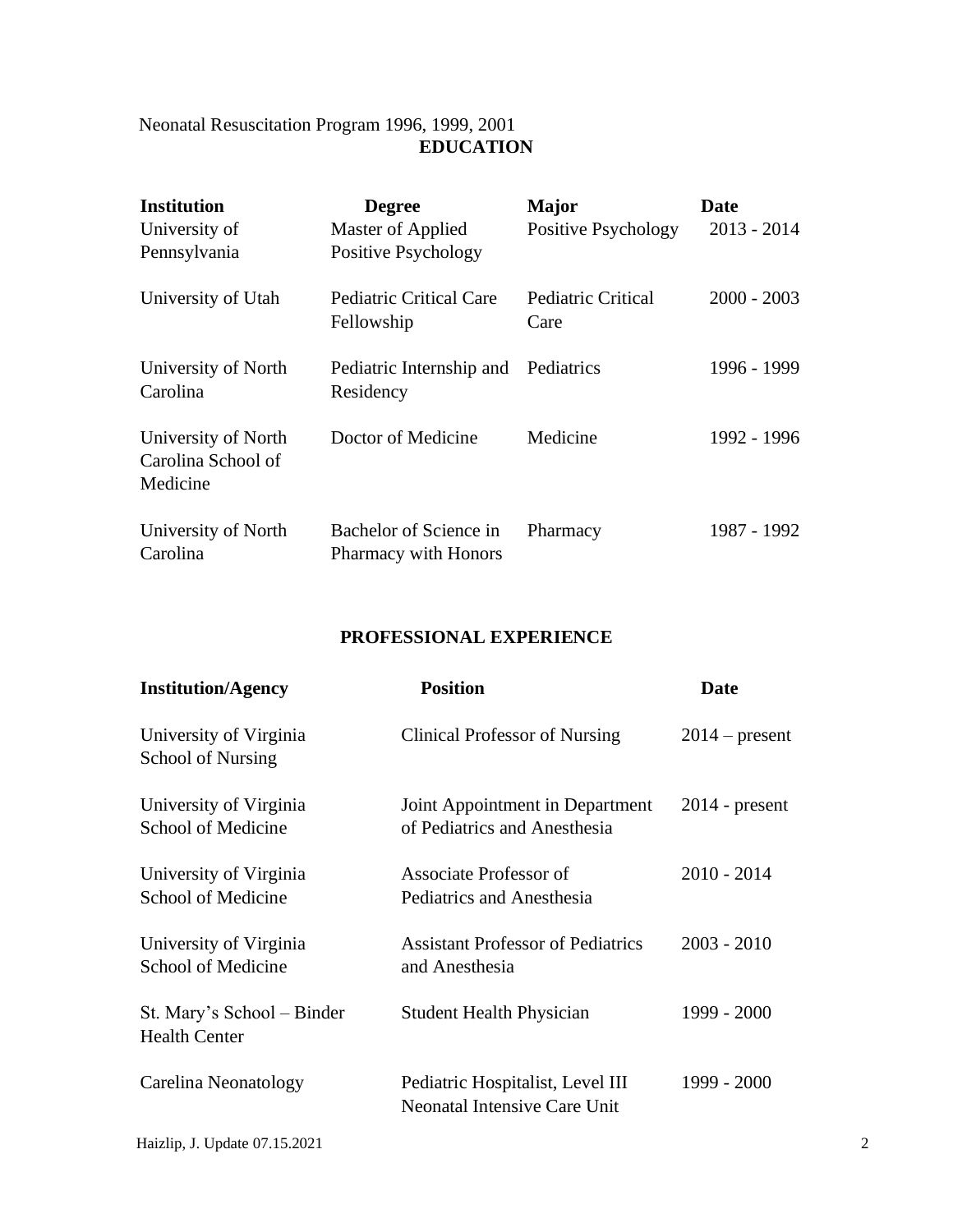#### **HONORS/AWARDS**

| <b>Award/Honor</b>                                                  | <b>Date</b> |
|---------------------------------------------------------------------|-------------|
| Distinguished Fellow, National Academies of Practice, Medicine      | 2018        |
| <b>ABIM Foundation Professionalism Article Prize</b>                | 2013        |
| Battle Award – University of Virginia Children's Hospital           | 2009        |
| For research grant proposal judged to have highest scientific merit |             |
| <b>Pediatric Education Award</b>                                    | 2008        |
| University of Virginia Department of Pediatrics                     |             |
| McLemore Birdsong Annual Award for Excellence in Teaching           | 2007        |
| University of Virginia Department of Pediatrics                     |             |
| Fellow of the American Association of Pediatrics                    | 1998        |

#### **COPYRIGHTS**

**Haizlip, J**. No Room for Error. Registration Number TXu001968562. Aug 10, 2015

#### **PUBLICATIONS**

#### **Articles Published in Professional Journals**

- 1. Blakeney, E.A., Owen, J.A., Ottis, E., Brashers, V., Summerside, N., **Haizlip, J**., Dyer, C., Hall., Zierler, B.K. (2021). Measuring the impact of the national train-thetrainer interprofessional team development program (T3-ITDP) on the implementation of interprofessional education and interprofessional collaborative practice. *Journal of Interprofessional Education & Practice*. In press.
- 2. Cayir, E., Owen, J. A., Brashers, T., **Haizlip, J**., & Cunningham, T. (2020). Measuring Compassionate Care among Interprofessional Health Care Teams: Developing and Testing the Feasibility of a Collaborative Behaviors Observational Assessment Tool. *Clinical Simulation in Nursing*. Epub 1-8.
- 3. Epstein, E. G., **Haizlip, J**., Liaschenko, J., Zhao, D., Bennett, R., & Marshall, M. F. (2020). Moral Distress, Mattering, and Secondary Traumatic Stress in Provider Burnout: A Call for Moral Community. *AACN Advanced Critical Care*, *31*(2), 146157.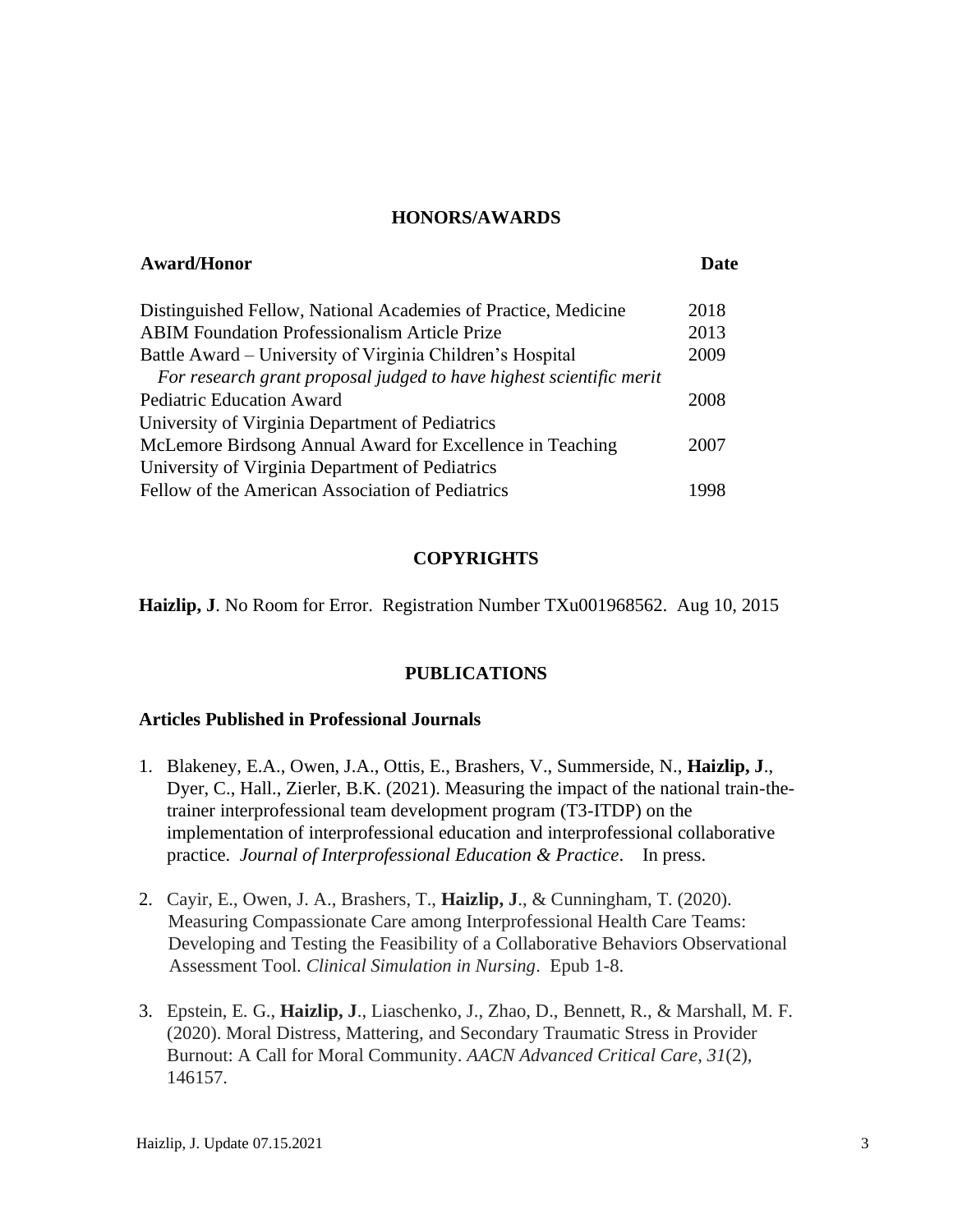- 4. **Haizlip, J**., McCluney, C., Hernandez, M., Quatrara, B., & Brashers, V. (2020). Mattering: how organizations, patients, and peers can affect nurse burnout and engagement. *The Journal of Nursing Administration/ JONA*, *50*(5), 267-273.
- 5. Turrentine, F. E., Schroen, A. T., Hallowell, P. T., Quatrara, B. A., Smith, P. W., Williams, M. D., & **Haizlip, J. A**. (2020). Enhancing Medical Students' Interprofessional Teamwork Through Simulated Room of Errors Experience. *Journal of Surgical Research*, *251*, 137-145.
- 6. Quatrara, B., Brashers, V., Baernholdt, M., Novicoff, W., Schlag, K., **Haizlip, J**., Plews-Ogan, M., & Kennedy, C. (2019). Enhancing interprofessional education through patient safety and quality improvement team-training: A pre-post evaluation. *Nurse education today*, *79*, 105.
- 7. Brashers, V., **Haizlip, J.**, Owen JA. (2019). The ASPIRE Model: Grounding the IPEC core competencies for interprofessional collaborative practice within a foundational framework. *Journal of interprofessional care*. 1-5. DOI: 10.1080/13561820.2019.1624513
- 8. Summerside, N., Abu-Rish Blakeney, E., Brashers, V., Dyer, C., Hall, L. W., Owen, J. A., Ottis, E., Odegard, P., **Haizlip, J**., Liner, D., Moore, A., Zierler, B.K. (2018). Early outcomes from a national Train-the-Trainer Interprofessional Team Development Program. *Journal of interprofessional care*, 1-4.
- 9. Fontaine D, **Haizlip J**, Lavandero, R. (2018) No time to be nice in the intensive care unit. *American Journal of Critical Care. 27*.
- 10. Fontaine D, **Haizlip J**. (2017) With legos and purposeful errors, UVA drives interprofessional collaboration. *Voice of Nursing Leadership. 15*, 4-6.
- 11. Brashers V, Owen J, **Haizlip, J**. (2015) Interprofessional education and practice guide No. 2. Developing and implementing a center for interprofessional education. *Journal of Interprofessional Care. 29*, 95-99.
- 12. White SC, Seckeler MD, McCulloch MA, Buck ML, Hoke TR, **Haizlip JA**. (2013) Patients with single ventricle anatomy may respond better to octreotide therapy for chylothorax after congenital heart surgery*. Journal of Cardiac Surgery. 29*, 259-264.
- 13. Williams AS, **Haizlip J**. (2013). 10 keys to success for appreciative inquiry processes in academic healthcare. *OD Practitioner. 45*, 20-25.
- 14. Kicker JS, **Haizlip JA**, Buck ML. (2012). *Hepatotoxicity* after continuous amiodarone infusion in a postoperative cardiac infant. *Journal of Pediatric Pharmacology and Therapeutics 17,*189-95.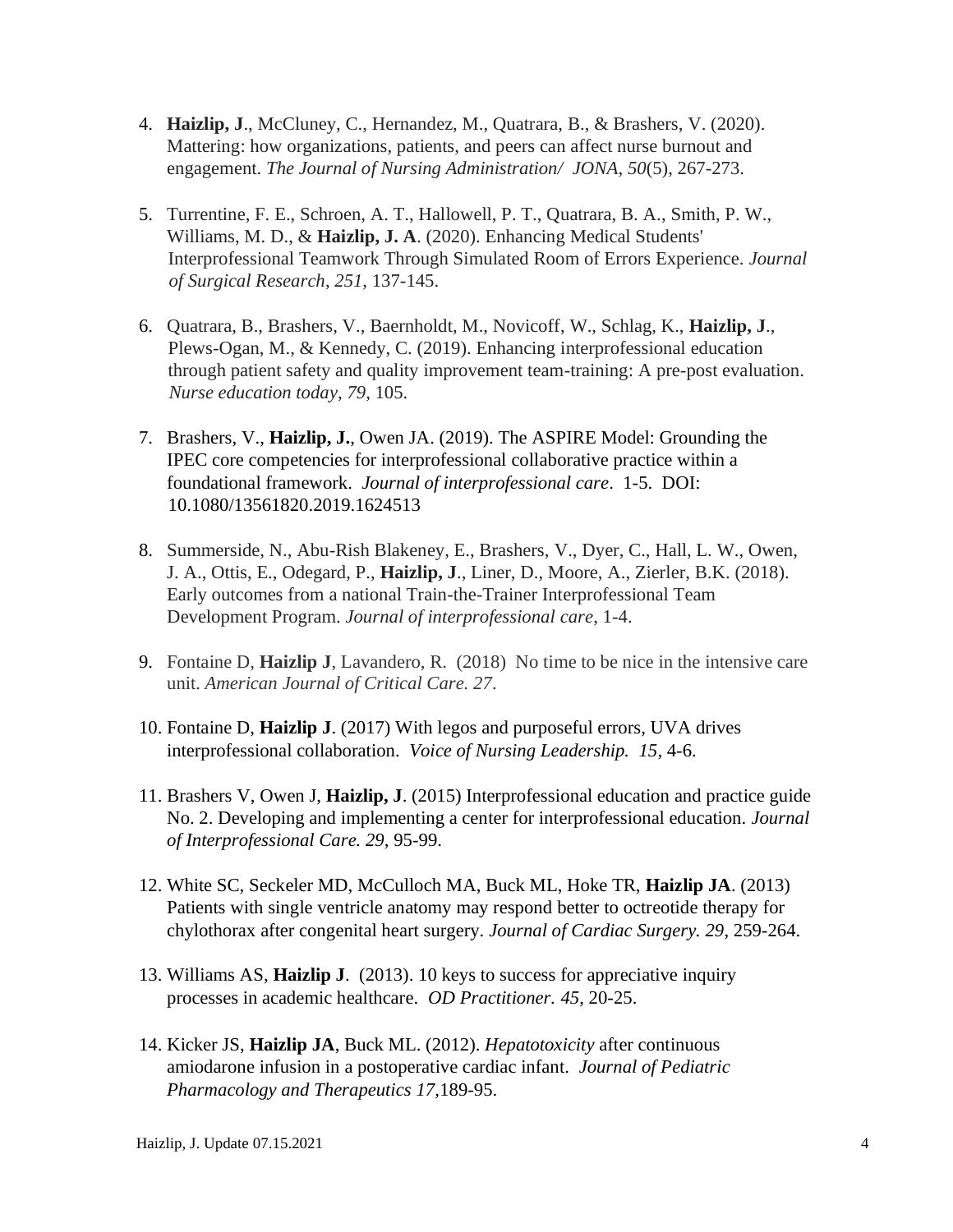- 15. **Haizlip J**, May N, Schorling J, Williams A, Plews-Ogan M. (2012). Perspective: the negativity bias, medical education, and the culture of academic medicine: why culture change is hard. *Academic Medicine 87*, 1205-1209.
- 16. **Haizlip JA**, Angle JF, Keefe-Jankowski C, May NB, Schorling JB, Whitney D, Williams AS, Plews-Ogan M. (2010). Successful adaptation of appreciative inquiry for academic medicine. *AI Practitioner.* 12, 44-49.
- 17. Jagannathan J, Okonkwo DO, Yeoh HK, Dumont AS, Saulle D, **Haizlip J**, Barth JT, Jane JA Sr, Jane JA Jr. (2008). Long-term outcomes and prognostic factors in pediatric patients with severe traumatic brain injury and elevated intracranial pressure. *Journal of Neurosurg Pediatrics. 2*, 240-249.
- 18. **Haizlip JA**, Scherrer PD. (2008). Emergency evaluation of the pediatric cervical spine. *Pediatric Emergency Medical Practice. 5*, 1-24.
- 19. McCulloch MA, Conaway MR, **Haizlip JA**, Buck ML, Bovbjerg VE, Hoke TR. (2008). Postoperative chylothorax is associated with increased incidence and risk profile for central venous thromboses. *Pediatric Cardiology. 29,* 556-561.
- 20. Plews-Ogan M, May N, Schorling JB, Becker D, Frankel R, Graham E, **Haizlip J**, Hostler S, Pollart S, Howell RE. (2007). Feeding the good wolf: Appreciative inquiry and graduate medical education. *ACGME Bulletin. Nov*, 5-8.
- 21. Bramwell KJ**, Haizlip J,** Pribble C, VanDerHeyden TC, Witte M. (2006). The effect of etomidate on intracranial pressure on systemic blood pressure in pediatric patients with severe traumatic brain injury. *Pediatric Emergency Care. 22*, 90-93.
- 22. **Haizlip JA,** Lugo RA, Cash J, Vernon DD. (2005). Failure of nasogastric simple omeprazole suspension in pediatric intensive care patients*. Pediatric Critical Care Medicine. 6*, 182-187.
- 23. **Haizlip JA**, Di Russo GB, Vernon DD, Tani LY. (2004). Flail posterior leaflet of the mitral valve in acute rheumatic carditis. *Pediatric Cardiology. 25*, 165-166.
- 24. Isbey SF, Alcorn TM, Davis RH, **Haizlip JA**, et al. (1997). Characterisation of *Neisseria gonorrhoeae* in semen during urethral infection in men. *Genitourinary Medicine. 73*, 378-382
- 25. **Haizlip JA**, Isbey SF, Hamilton HA, et al. (1995). Time required for elimination of *Neisseria gonorrhoeae* from the urogenital tract in men with symptomatic urethritis: comparison of oral and intramuscular single-dose therapy. *Sexually Transmitted Diseases. 22*, 145-148.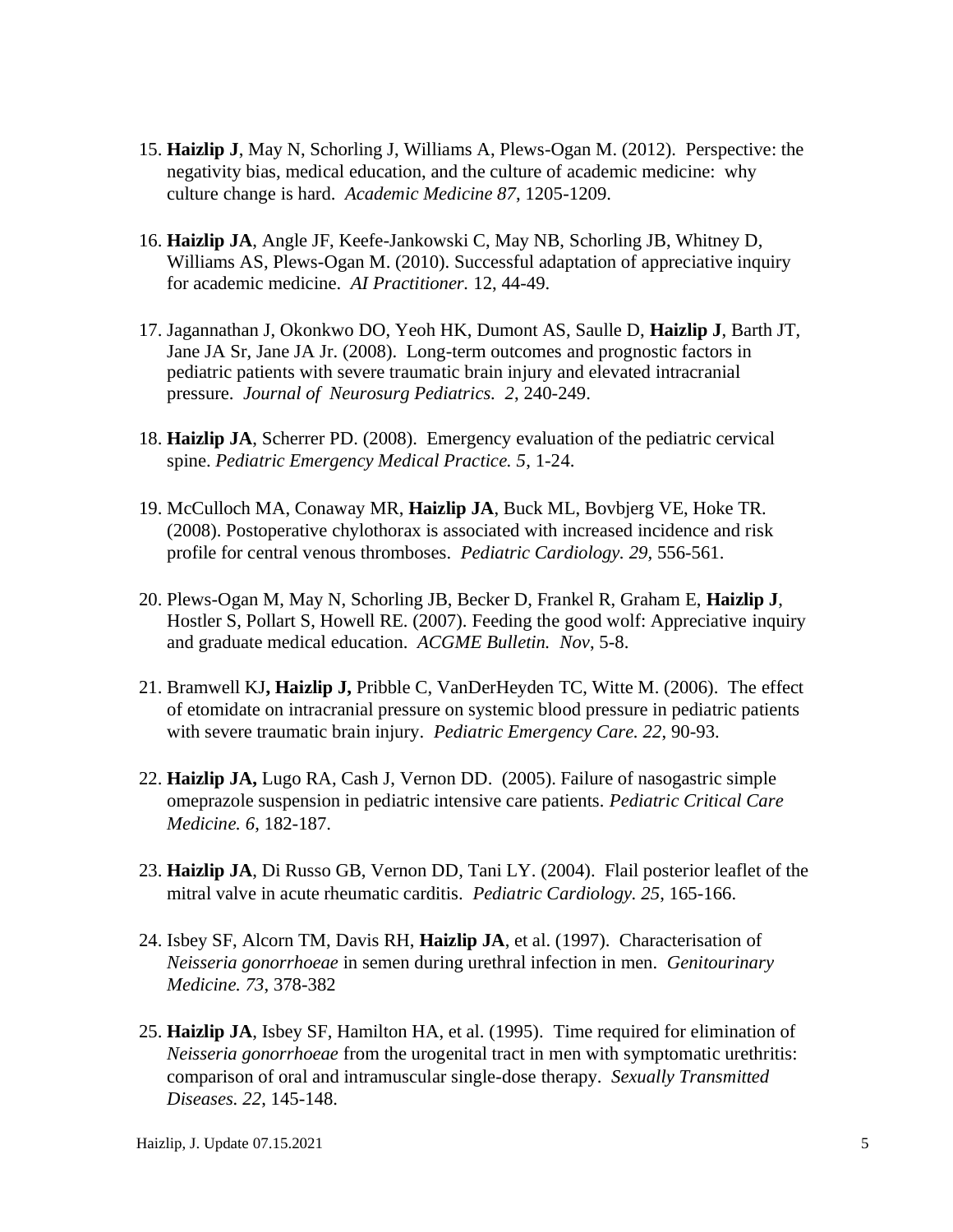#### **Books Authored, Coauthored or Edited**

1. May N, Becker D, Frankel R, **Haizlip J**, Harmon R, Plews-Ogan M, Schorling J, Williams A, Whitney D. (2011). Appreciative *inquiry in healthcare: Positive questions to bring out the best.* Brunswick, OH: Crown Custom Publishing.

### **Book Chapters**

- 1. **Haizlip J.** (2021**).** Mattering. In D. Fontaine, T. Cunningham, & N. B. May. (Eds.) *Self-care Handbook for the Student Nurse*. Sigma Theta Tau International.
- 2. May, N. B., **Haizlip, J**. (2021). Developing a resilient mindset using appreciative practices. In D. Fontaine, T. Cunningham, & N. B. May. (Eds.) *Self-care Handbook for the Student Nurse*. Sigma Theta Tau International.
- 3. May, N. B., **Haizlip, J. A**., Plews-Ogan, M. (2020) Appreciative Inquiry and Appreciative Practices in Healthcare. In S. McNamee, M. Gergen, C. Camargo Borges, & E. Rasera. (Eds.) *The SAGE handbook of social constructionist practice.* London: SAGE Publishing
- 4. **Haizlip JA** & Plews-Ogan M. (2014). Finding our positive emotion. In M. PlewsOgan & G. Beyt. (Eds.) *Wisdom leadership in academic health science centers: Leading positive change.* (135-157). London: Radcliffe Publishing, Ltd.

#### **FUNDED RESEARCH**

| Principal Investigator: "Characterizing Cultures of Mattering in Health                                                                                   | 2021-2022 |
|-----------------------------------------------------------------------------------------------------------------------------------------------------------|-----------|
| Care Education"                                                                                                                                           |           |
| Kern Institute for the Transformation of Medical Education. \$50,000                                                                                      |           |
| Principal Investigator: "Mattering in Healthcare Professionals."<br>University of Virginia 3 Cavaliers Grant. \$60,000                                    | 2018-2019 |
| Co-Investigator (Turrentine, PI): "It Takes Teamwork".<br>Academy of Distinguished Educators Medical Education Research<br>and Innovation Grant. \$15,000 | 2016-2017 |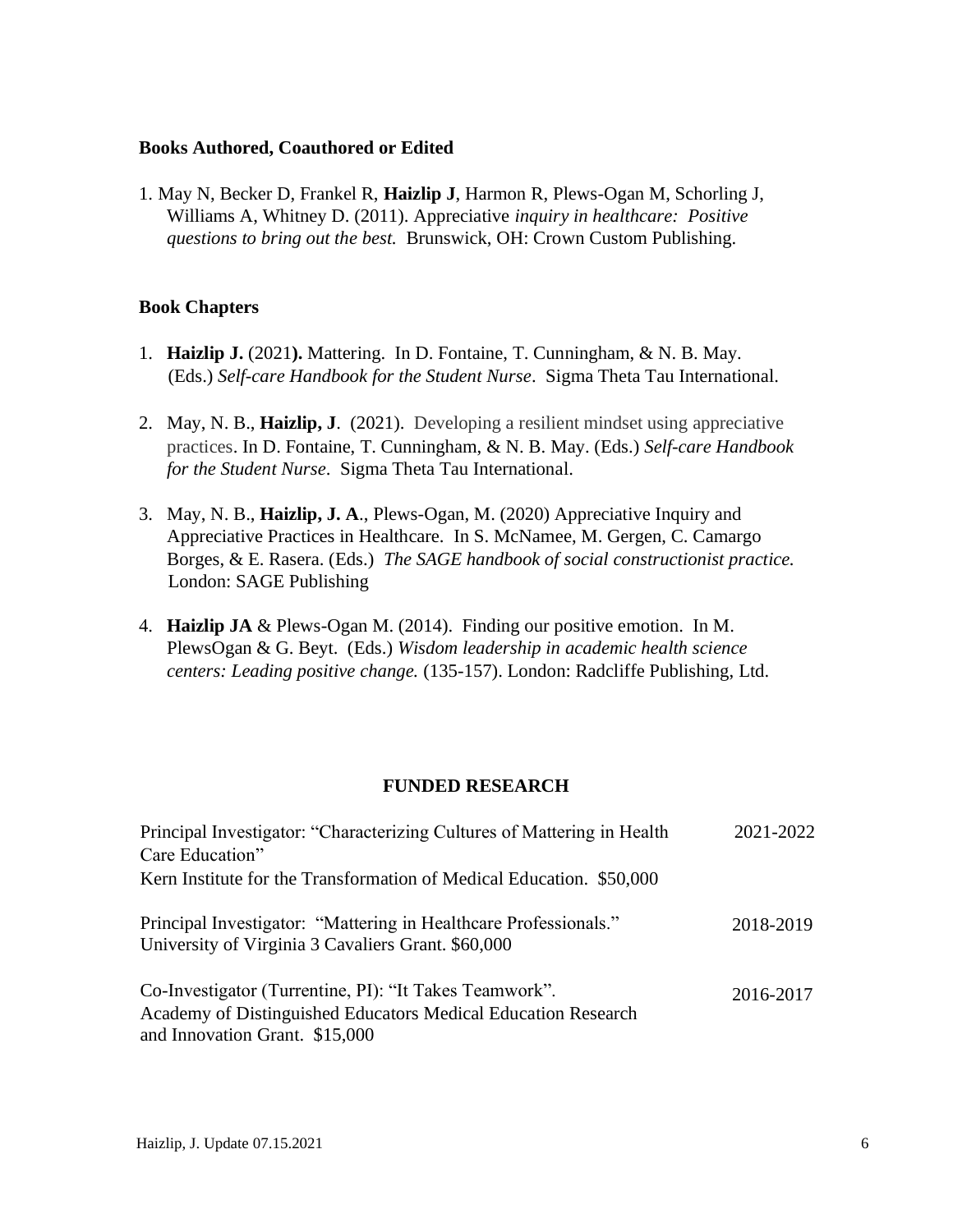| Co-Investigator (Hall, Zeirler, PIs): "Train-the-Trainer<br>Interprofessional Faculty Development Program." Josiah Macy<br>Jr. Foundation. \$799,818                                                                                                                                                  | 2014-2017 |
|-------------------------------------------------------------------------------------------------------------------------------------------------------------------------------------------------------------------------------------------------------------------------------------------------------|-----------|
| Co-Investigator (Kennedy, PI): "Creating a Culture of Safety:<br>The University of Virginia Curriculum for Interprofessional<br>Education for Patient Safety and Quality Improvement." Health<br>Resources and Services Administration,                                                               | 2014-2016 |
| Co-Principal Investigator (with Neumayr): "The Room of<br>Errors: Interprofessional Training to Enhance Patient Safety."<br>University of Virginia Graduate Medical Education Grant,<br>\$9,900                                                                                                       | 2013      |
| Co-Investigator (Blackhall, Erikson, Brashers, Owen, PIs): "<br>Bridging the Gap: Developing, Implementing, and Assessing the<br>Impact of Innovative Undergraduate Interprofessional Education<br>(IPE) Experiences Based on Collaborative Care Best Practice<br>Models" Josiah Macy Jr. Foundation, | 2012-2014 |
| Principal Investigator: "Qualitative Study of the Care of<br>Technology Dependent Children." University of Virginia<br>Children's Hospital Grant, \$9000                                                                                                                                              | 2009-2010 |
| Co-Investigator (Plews-Ogan, PI). "Appreciative Inquiry -<br>Center for Appreciative Practice." University of Virginia<br><b>Health System</b>                                                                                                                                                        | 2009-2012 |
| Co-Principal Investigator (with Gilbert): "Pediatric Intensive<br>Care Unit Appreciative Inquiry Project." University of Virginia Appreciative<br>Approach Award.                                                                                                                                     | 2008      |

### **PLATFORM PRESENTATIONS**

### **National or International**

**Haizlip J**, May NB, Metraux E. Creating Community for Healthcare Providers: It's the Little Things That Count. 2020 Compassion in Action Healthcare Conference. (Virtual). Boston, MA. September 2020.

Cayir E. Bartels J, **Haizlip J**, Melvin C, Cunningham T. Observing, measuring and teaching compassion in regular clinical encounters. 2019 Compassion in Action Healthcare Conference. Boston, MA. September, 2019.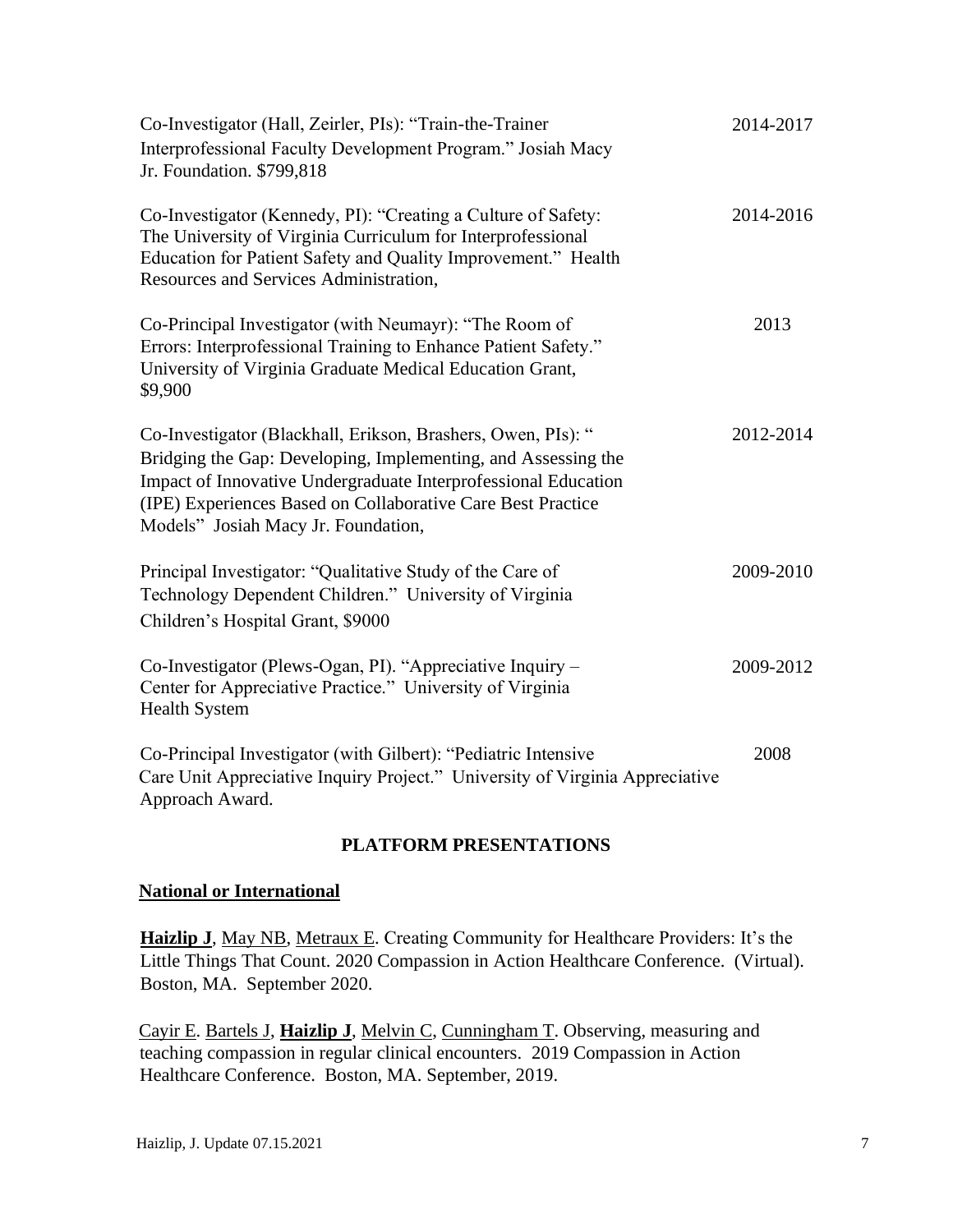**Haizlip J, May N.** The Role of Professional Mattering in Creating Optimal Learning Environments. The NEXUS Summit 2019. Minneapolis, MN. August 2019.

**Haizlip J.** The Importance of Mattering for Healthcare Professionals. 6th World Congress on Positive Psychology. Melbourne, Australia. July 2019.

McCluney C**,** Hernandez M, **Haizlip J**. Distinguishing Mattering and Meaning in the Workplace. May Meaning Meeting. Bainbridge Island, WA. May 2019.

**Haizlip J**, McCluney C, Quatrara B, Hernandez M. Professional Mattering: Do Affirming Interactions Between Colleagues Enhance Resilience? 2018 Academy of Communication in Healthcare. Tampa, FL. June 2018.

**Haizlip J**, McCluney C, Quatrara B, Hernandez M. Professional Mattering: Do Affirming Interactions Between Colleagues Enhance Resilience? Academy for Professionalism in Health Care 6th Annual Meeting. Baltimore, MD. April 2018.

Brashers V, **Haizlip J**, Owen JA. The ASPIRE Model: Grounding the IPEC Core Competencies for Interprofessional Collaborative Practice within a Foundational Framework. Collaborating Across Borders VI. Banff, Canada. Oct 2017.

**Haizlip J.** Using Positive Organizational Scholarship to Promote Interprofessional Teamwork & Forster Clinician Well-Being. Well-Med 2: 2nd International Meeting on Well-Being and Performance in Clinical Practice. Chalkidiki, Greece. May 2016.

**Haizlip J**. Culture Change in Academic Medicine. MAPP Fete. Philadelphia, PA. Oct 2014.

**Haizlip J**, May N, Hess S, McLaughlin S, Murphy S. Building Bridges in Mental Health Care Using Appreciative Inquiry. American Academy on Communication in Health Care Research & Teaching Forum. Scottsdale, AZ. Oct 2010.

**Haizlip JA,** Witte MK. Betadine Aspiration. American College of Chest Physicians International Scientific Assembly. November 2002.

## **Regional**

**Haizlip J.** Interprofessional Patient Safety Instruction Using a Unit-Specific Room of Errors. Fourth Annual Emswiller Interprofessional Symposium. Richmond, VA Feb 2016.

## **Local**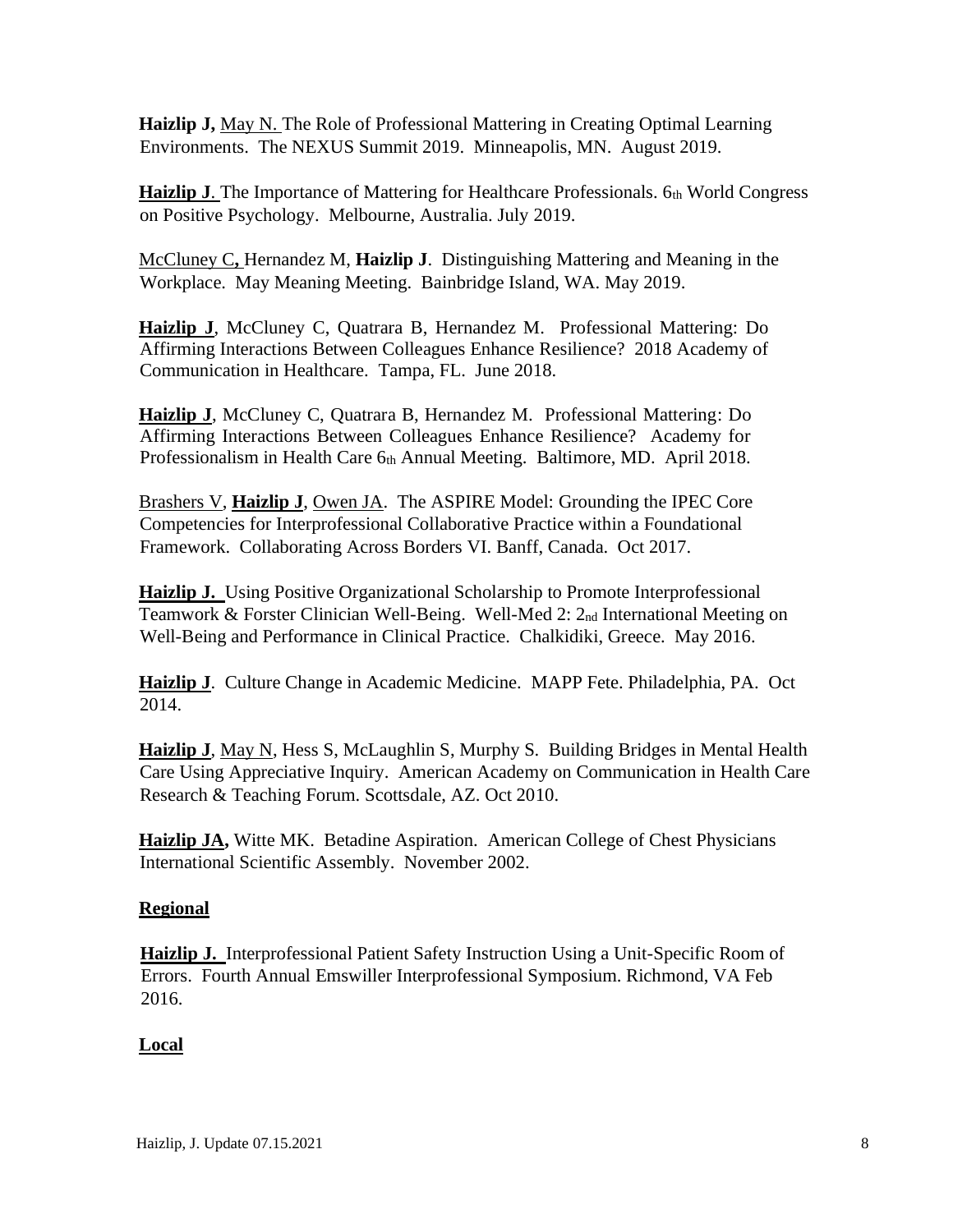**Haizlip JA**, Isbey SF, Jerse AE, et al. Gonococcal Urethritis: Public Health Implications of Therapy. University of North Carolina School of Medicine Student Research Day, February 1994.

### **POSTER PRESENTATIONS**

**Haizlip J,** May N. Mattering & Wellbeing in Health Care Professionals. Summit on Promoting Well-Being and Resilience in Healthcare Professionals. Columbus, OH. Oct 2020 (virtual). *Received 3rd place Award for Poster Presentations*

McCluney C, Cayir E, **Haizlip J**, Cunningham T, Anderson E, Brashers V, Owen J, Norling M. Creating Opportunities for Compassionate Care in Interprofessional Healthcare Teams. Mind & Life International Symposium for Contemplative Research 2018. Phoenix, AZ. Nov 2018.

Turrentine FE**, Haizlip JA,** Schroen AT, Smith PW, Hallowell PT, Williams MD. Enhancing teamwork through "Room of Errors" Experience. American College of Surgeons Quality and Safety Conference. Orlando, FL. July 2018.

**Haizlip J**, Kelly R, Addison S, Buck M, Fuzy L, Neumayr S, Owen J, Thomas R, Brashers V. Enhancing Awareness of Importance of Teamwork in Patient Safety: The Room of Errors. Fourth World Congress on Positive Psychology. Lake Buena Vista, FL. June 2015.

**Haizlip J**, Kelly R, Addison S, Buck M, Fuzy L, Neumayr S, Owen J, Thomas R, Brashers V. The PICU Room of Errors: Interprofessional Training to Enhance Patient Safety. 2015 Academy of Distinguished Educators Medical Education Poster Session. Charlottesville, VA. March 2015.

**Haizlip J**, Schwartz B. Shared Medical Decision Making: Does It Really Achieve Its Goals? Seventh Annual MAPP Summit. Philadelphia, PA. Oct 2014.

Al-Shammaa B, Warburten D, McDaniel L, **Haizlip J**. Qualitative Study of the Care of Technology-Dependent Children. Pediatric Academic Societies & Asian Society for Pediatric Research Joint Meeting. Denver, CO. May 2011.

Ledoux M, Applegate S, McHugh K, **Haizlip J**. Incidence of intraventricular hemorrhage in pediatric patients with coarctation of the aorta. Society for Critical Care Medicine's 39th Critical Care Congress. Jan 2010. [Critical Care Medicine 37 (12 suppl) 2009: A85]

Plews-Ogan M, May N, Shorling J, Becker D, Frankel R, Graham E, **Haizlip J**, Hostler S, Pollart S, Howell, RE. Reclaiming the Joy: Appreciative Inquiry and Graduate Medical Education. ACGME 2008 Annual Education Conference. February 2008.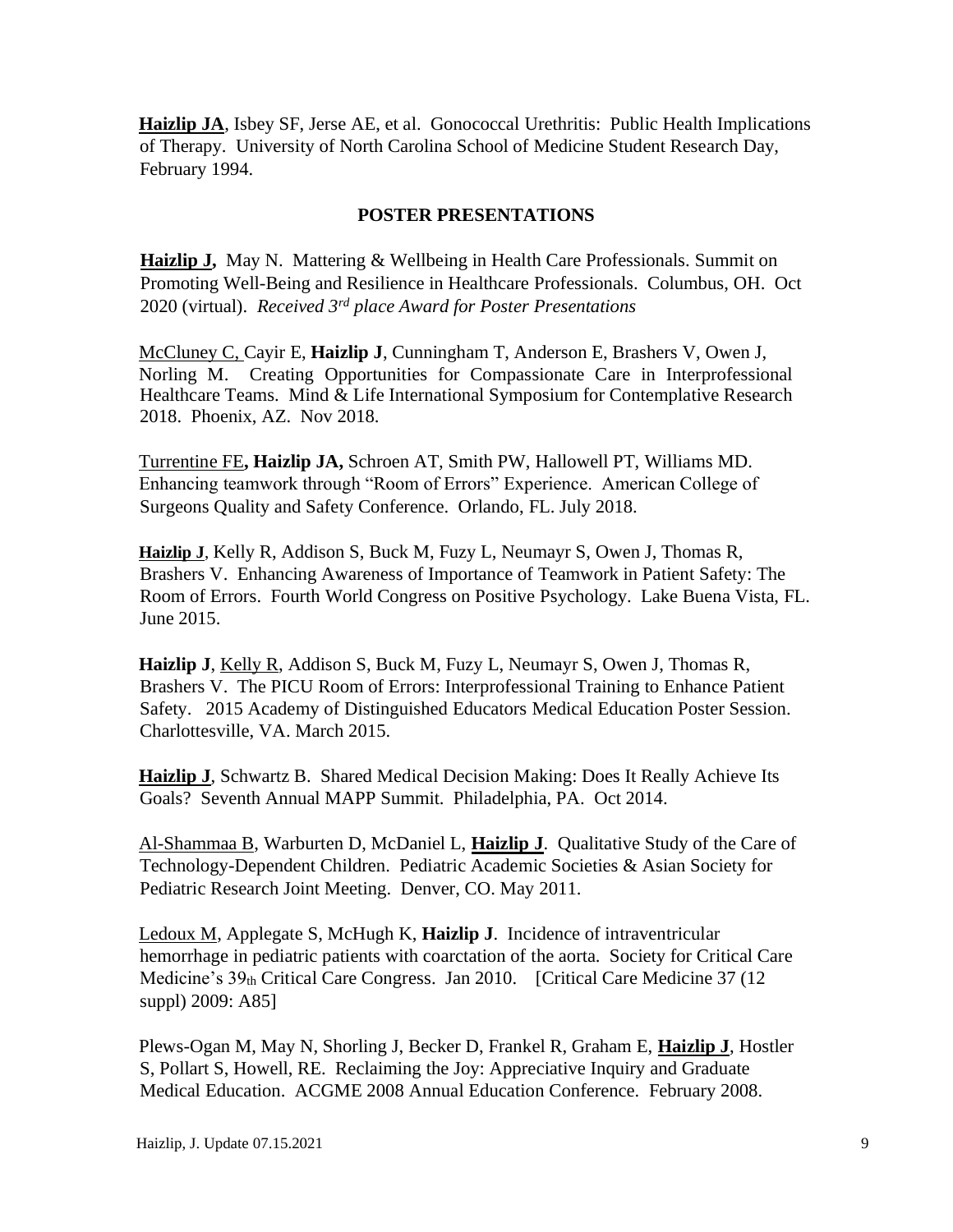**Haizlip JA**, Scherrer P. The University of Virginia Pediatric Sedation Service: A unique approach to the provision of procedural sedation to children. UVA Children's Hospital Department of Pediatrics 19th Annual Research Symposium. May 2007.

Bramwell KJ, **Haizlip JA**, Pribble CG, Witte MK. The effect of etomidate on intracranial pressure, mean arterial pressure and cerebral perfusion pressure in pediatric patients with severe traumatic brain injury. [Annals of Emerg Med 40 (4, pt 2) supp. S22S23, Oct 2002.]

## **WORKSHOP PRESENTATIONS**

## **RECURRING:**

Train the Trainer Interprofessional Faculty Development Program Charlottesville, VA. Continuing Education Workshops

- **Haizlip J**. Team Dynamics 1 & 2. Nov 2016, Apr 2017, Nov 2017, April 2018, Nov 2018, Apr 2019, Nov 2019, Nov 2020.
- **Haizlip J**. Team Communication & Coordination. Nov 2016, Apr 2017, Nov 2017, April 2018.
- **Haizlip J**. No Room for Error Simulation. Nov 2015, Apr 2016, Nov 2016, Apr 2017, Nov 2017, Apr 2018, Nov 2018, Apr 2019, Nov 2019.
- **Haizlip J**. Team Dynamics & Speed Bumps. Nov 2015, Apr 2016.
- **Haizlip J**, Epstein E. Simulation: Standardized Patient Experience: Chronic Progressive Pediatric Illness. Nov 2015, Apr 2016, Nov 2016.
- **Haizlip J**. Creating a Shared Vision: Appreciative Inquiry Dream. Nov 2015, April 2017, Nov 2017, April 2018, Nov 2018, Apr 2019, Nov 2019.

## **UNIQUE PRESENTATIONS:**

**Haizlip J.** Team Coordination: New Insights on a Critical Teamwork Skill. 2020 Emswiller Interprofessional Symposium. Richmond, VA. Feb 2020. Breakout workshop.

Owen JA, Blakeney E, Quatrara B, **Haizlip JA**, Dyer, C. Approaches to Facilitate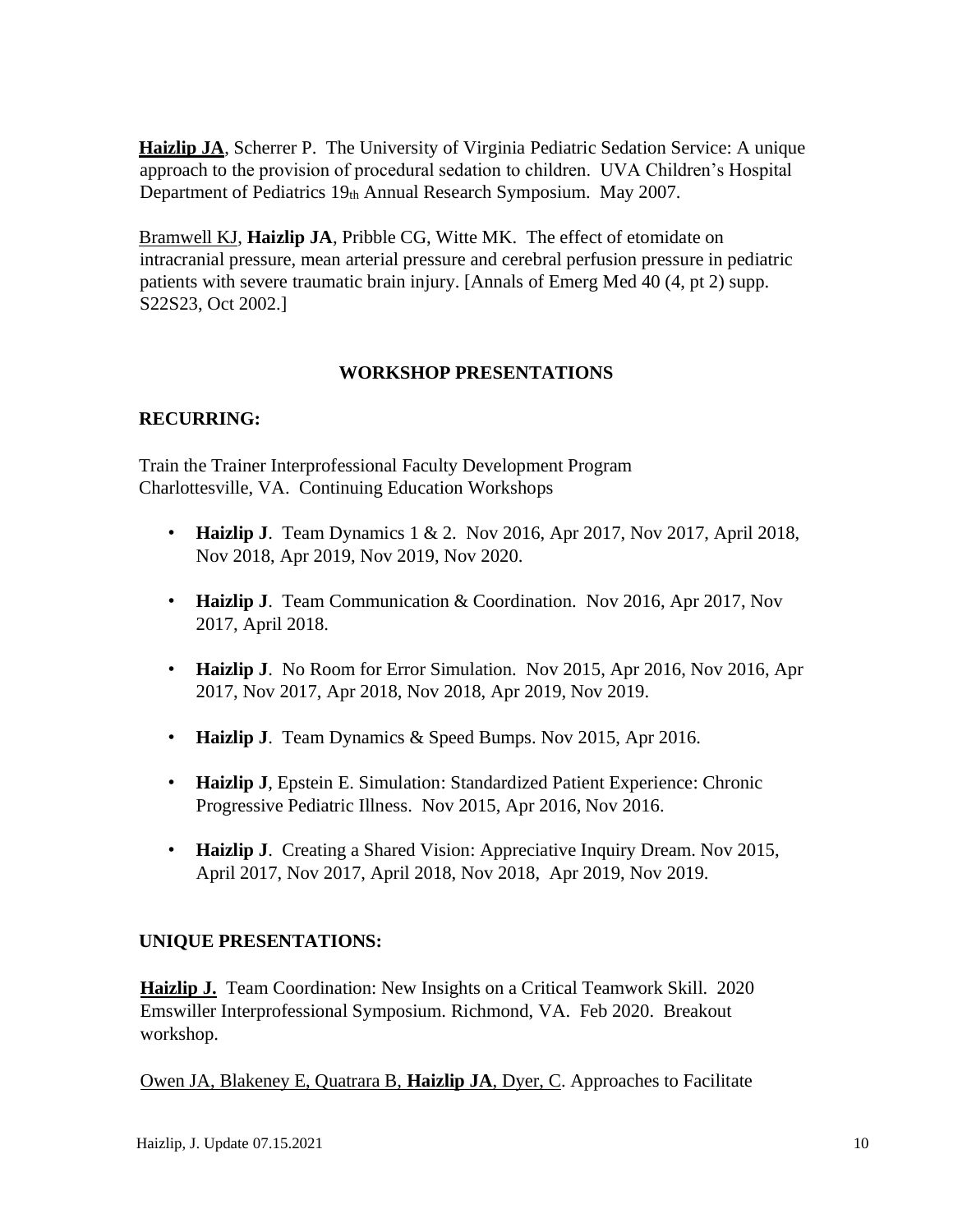Interprofessional Team Development Among Student Learners, Health Professions Faculty, and Healthcare Professionals. Collaborating Across Borders VII – Crossroads of Collaboration. Indianapolis, IN. Oct 2019. Pre-conference Workshop.

Briggs S, Cunningham T, **Haizlip J**. Mindful Approaches to Health Care. The Community College of Baltimore County. Mar 2018. Independent Workshop.

Short T, **Haizlip J**, Williams A. Compassion in the Face of Chaos & Tragedy: How UVA Used Schwartz Center Rounds to Respond to the Events of August 12, 2017. The Schwartz Center for Compassionate Healthcare. Nov 2017. National Webinar.

Blakeney E, Dyer C, Owen JA, **Haizlip JA**, Brashers V. Essential Content and Approaches for Interprofessional Faculty Development: An Experiential Workshop and Lessons Learned from the National T3 Program. Collaborating Across Borders VI. Banff, Canada. Oct 2017. Breakout Workshop.

Danielson J., **Haizlip J**., Shrader S. & Willgerodt M. Coaching Skills Toolkit: Training Faculty and Preceptors for Interprofessional Practice. AACP Annual Meeting. Nashville, TN. July 2017. Special Session.

Shipman A, Ross B, Sabin J, **Haizlip J**. Implicit Bias. T3 Train-the Trainer Faculty Development Program. Seattle, WA. Aug 2016. Continuing Education Workshop.

Zierler B, Hall L, Brashers V, Shrader S, **Haizlip J**. Train-the-Trainer Faculty Development Model for IPE and ICP. Collaborating Across Borders V. Roanoke, VA Sept 2015. Pre-conference workshop.

**Haizlip J**, Turrentine B, Hu J, Oldham K. Teamwork: How the Narratives We Tell Ourselves Impact Our Interactions at Work. 2015 ACS NSQIP National Conference. Chicago, IL. July 2015. Pre-conference workshop.

**Haizlip J**, May N, Schorling J, Williams A, Plews-Ogan M. Utilizing Appreciative Practices to Create High Performance Interprofessional Teams. CME Congress 2012. Toronto, Canada. May 2012. Breakout Workshop.

**Haizlip JA.** Using Appreciative Inquiry in Interprofessional Education. Faculty Development in Interprofessional Team-based Care Conference. Seattle, WA. Feb 2012. Workshop.

Schlener J, Campbell G, Haizlip J, Shorey, II JM, Williamson P. Appreciative Inquiry. 2011 AAMC Annual Meeting. Denver, CO. Nov 2011. Breakout Workshop.

**Haizlip JA**. What Alternative Dispute Resolution Practitioners Can Learn From Appreciative Inquiry. Virginia Mediation Network Annual Fall Conference.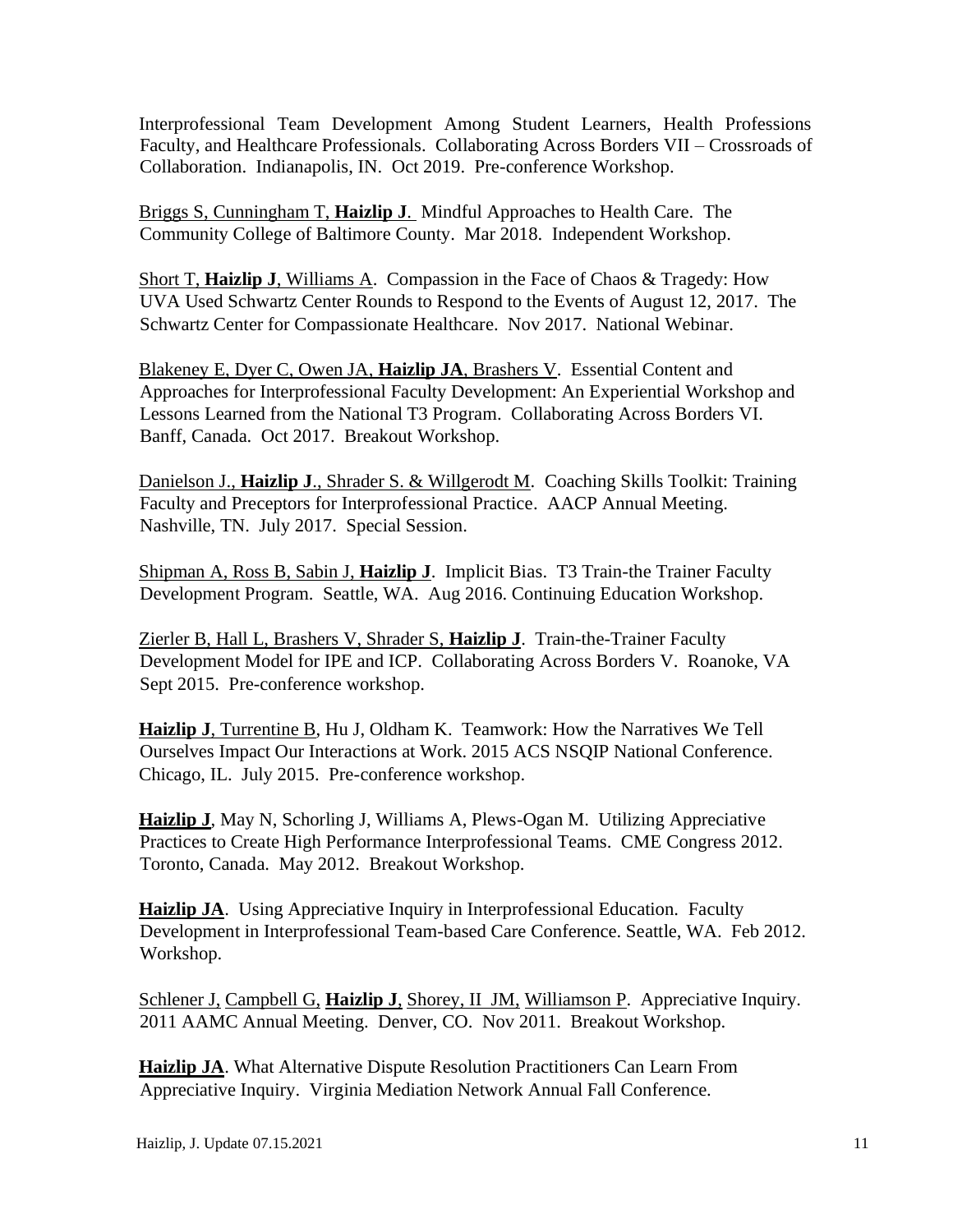Williamsburg, VA. Oct 2011. Breakout Workshop

McDaniel C, **Haizlip J**, Williams A, Bell A, Silver A, Wyland P, Angle J. Improving Communication in Interventional radiology through Appreciative Inquiry. American Academy on Communication in Health Care Research & Teaching Forum. Scottsdale, AZ. Oct 2010. Breakout Workshop.

**Haizlip JA**, Williams AS. Appreciative Inquiry in Academic Medicine: Changing the Conversation and Cultivating Relationships. Association of American Medical Colleges Group on Business Affairs/Group on Institutional Planning/ Group on Information Resources (GBA/GIP/GIR) Joint Meeting. Scottsdale, AZ. May 2010. Breakout Workshop.

## **CONSULTATION & SUMMIT FACILITATION**

**1. Penn State Heart and Vascular Institute Appreciative Inquiry Summit on Civility, Respect & Engagement.** Hershey, PA. Sept 2018

- 2. **Virginia Higher Education Addiction Summit**. Charlottesville, VA. Jan 2017
- 3. **University of Virginia Frank Batten School of Leadership and Public Policy Strategic Planning Summit**. Charlottesville, VA. Oct 2016.

## **INVITED LECTURES**

#### **National or International**

| May 2020  | <b>Mattering and Its Role in Professional</b>       |  |
|-----------|-----------------------------------------------------|--|
|           | <b>Satisfaction</b>                                 |  |
|           | <b>Continuing Medical Eduation Micro-Lecture</b>    |  |
|           | <b>Series</b>                                       |  |
|           | University of Florida. Jacksonville, FL (Virtual)   |  |
| Sep 2019  | <b>Interprofessional Education: Why &amp; How</b>   |  |
|           | <b>Foryth Tech Community College</b>                |  |
|           | Winston-Salem, NC (Faculty Development)             |  |
|           | Workshop)                                           |  |
| Jan 2018  | <b>Resilience in Health Care: The Importance of</b> |  |
|           | <b>Mattering</b>                                    |  |
|           | Grand Rounds, Palliative Care Division              |  |
|           | Massachusetts General Hospital. Boston, MA          |  |
| June 2016 | <b>Team Dynamics</b>                                |  |
|           | <b>Community College of Baltimore County</b>        |  |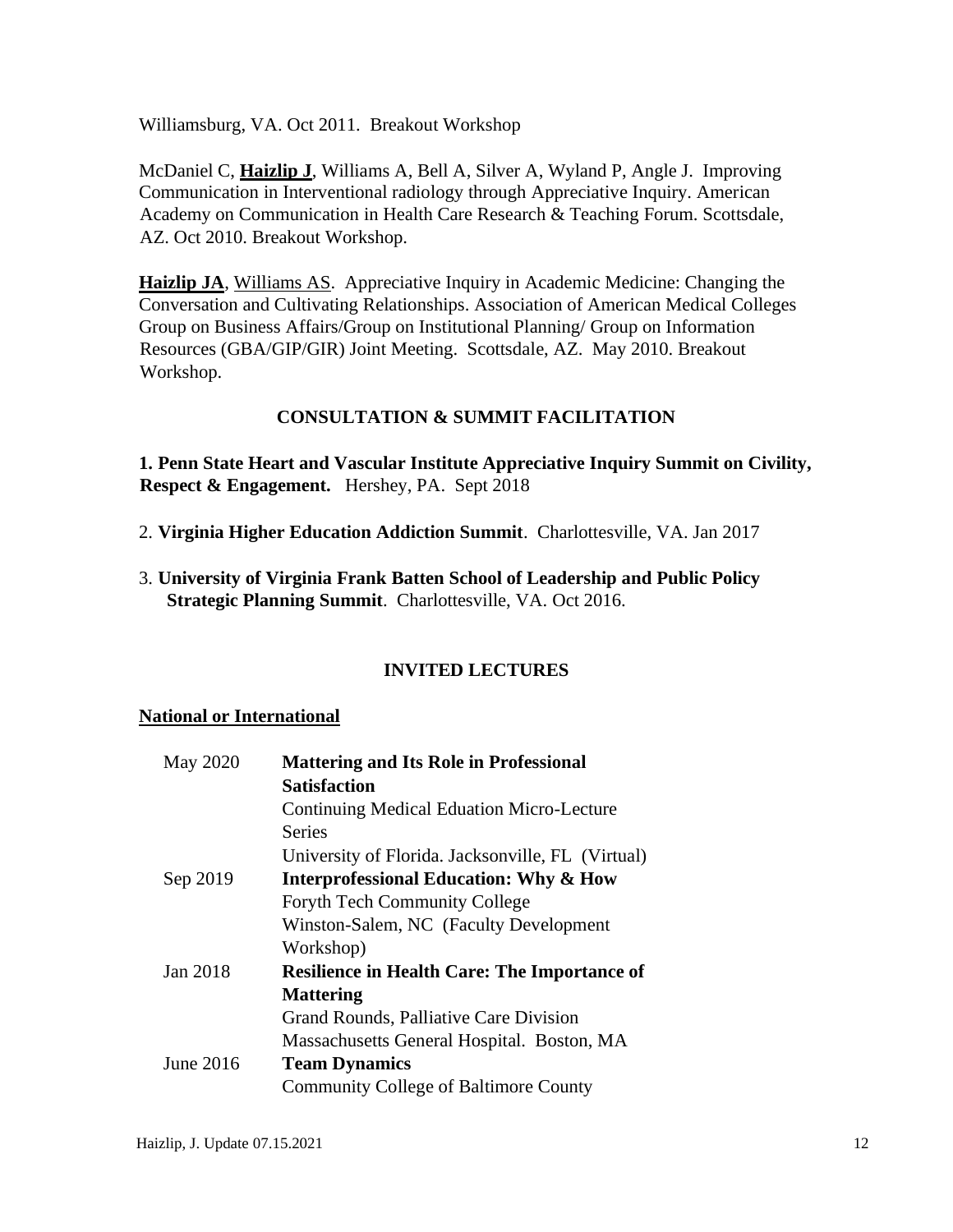|                  | Baltimore, MD.                                              |
|------------------|-------------------------------------------------------------|
| May 2016         | <b>Working in Teams: The Stories We Tell</b>                |
|                  | <b>Ourselves.</b>                                           |
|                  | Ethics of Caring Annual Collaborative Ethics                |
|                  | Conference.                                                 |
|                  | Los Angeles, CA                                             |
| May 2016         | <b>Working in Interprofessional Teams</b>                   |
|                  | Stamford Health Department of Obstetrics &                  |
|                  | Gynecology                                                  |
|                  | Stamford, CT                                                |
| <b>July 2015</b> | Teamwork & Patient Safety: No Room for                      |
|                  | Erroro                                                      |
|                  | University of Cape Town Department of                       |
|                  | Anaesthesia,                                                |
|                  | Cape Town, South Africa                                     |
| Apr 2014         | <b>A Strengths Based Approach to Student</b>                |
|                  | <b>Development</b>                                          |
|                  | Boys & Girls Club Trenton and Mercer County,                |
|                  | Trenton, NJ                                                 |
| Aug 2013         | <b>Changing Culture in Academic Medicine</b>                |
|                  | Michigan State University College of Osteopathic            |
|                  | Medicine                                                    |
|                  | Statewide Campus System (SCS) Forum on GME Issues           |
| <b>Regional</b>  |                                                             |
| Feb 2016         | <b>Influence of Interpersonal &amp; Intrapersonal Team</b>  |
|                  | <b>Dynamics</b>                                             |
|                  | Leadership Partners in Healthcare Management                |
|                  | Charlottesville, VA                                         |
| Feb 2016         | <b>Appreciative Practice: Building on Your Strengths to</b> |
|                  | <b>Boost</b>                                                |
|                  | <b>Performance</b>                                          |
|                  | Virginia Commonwealth University                            |
|                  | Richmond, VA                                                |
| Nov 2015         | Integrated Teaching Models in the University and            |
|                  | <b>Work Settings</b>                                        |
|                  | Virginia Nurses Association 2015 Fall Conference            |
|                  | Richmond, VA                                                |
| May 2004         | <b>Pediatric Procedural Sedation</b>                        |
|                  | Pediatric Continuing Medical Education, Harrisonburg,       |
| <b>Local</b>     | VA.                                                         |
| May 2014         | <b>Appreciative Practices in Leadership</b>                 |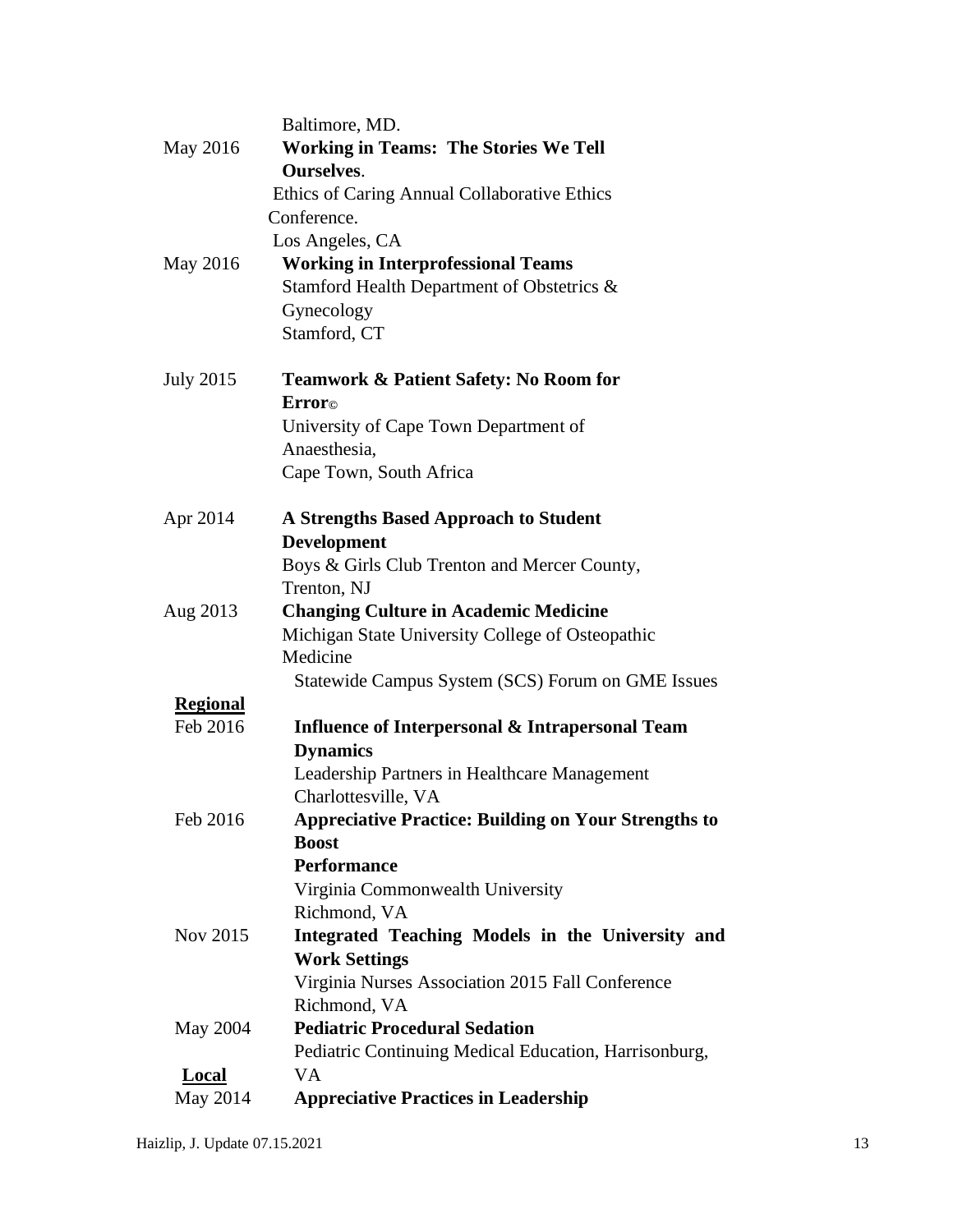|           | Thomas Jefferson Health District, Charlottesville, VA    |
|-----------|----------------------------------------------------------|
| Mar 2011  | <b>Breaking Bad News</b>                                 |
|           | 31 <sub>st</sub> McLemore Birdsong Pediatric Conference, |
|           | Charlottesville, VA                                      |
| June 2005 | <b>Hospital Management of Heat Illness</b>               |
|           | The Art & Science of Sports Medicine Academic Course     |
|           | and Conference $(33rd Annual)$ Charlottesville, VA       |

# **University of Virginia Lectures**

| Dec 2019  | <b>Collaborative Practice: How Can Interprofessional Teams</b> |
|-----------|----------------------------------------------------------------|
|           | <b>Improve Patient Care &amp; Clinician Experience</b>         |
|           | <b>UVA Graduate Medical Education Lecture</b>                  |
| Jan 2019  | <b>Resilience in Health Care: The Importance of Mattering</b>  |
|           | <b>Grand Rounds, Neurology</b>                                 |
| Mar 2016  | <b>Cultivating a Positive Mindset</b>                          |
|           | Co-presented with Mary Sherman, LSCW, CAPP                     |
|           | Faculty & Employee Assistance Lecture Series                   |
| Sept 2015 | <b>Job Crafting Workshop</b>                                   |
|           | Healthy Work Environment Faculty and Staff Development Series  |
|           | University of Virginia Series                                  |
| Aug 2015  | <b>Pediatric Outpatient Emergencies</b>                        |
|           | Co-Presented with Melissa Sacco, MD                            |
|           | University of Virginia Department of Pediatrics Wednesday      |
|           | School                                                         |
| Apr 2015  | <b>Helping Students Flourish:</b>                              |
|           | <b>Everyday Applications of Positive Psychology</b>            |
|           | <b>Faculty Development Series</b>                              |
|           | University of Virginia School of Nursing                       |
| Oct 2014  | <b>Appreciative Inquiry: Theory &amp; Practice</b>             |
|           | UVA Organizational Excellence Quality CORE Network             |
|           | University of Virginia                                         |
| Dec 2013  | <b>Pediatric Stroke</b>                                        |
|           | Co-presented with Kristen Heinan, MD                           |
|           | <b>Pediatric Grand Rounds</b>                                  |
|           | University of Virginia Department of Pediatrics                |
| Aug 2013  | Teaching the Intangibles: Resilience, Strength & Team          |
|           | <b>Functioning</b>                                             |
|           | <b>Pediatric Grand Rounds Teaching Series</b>                  |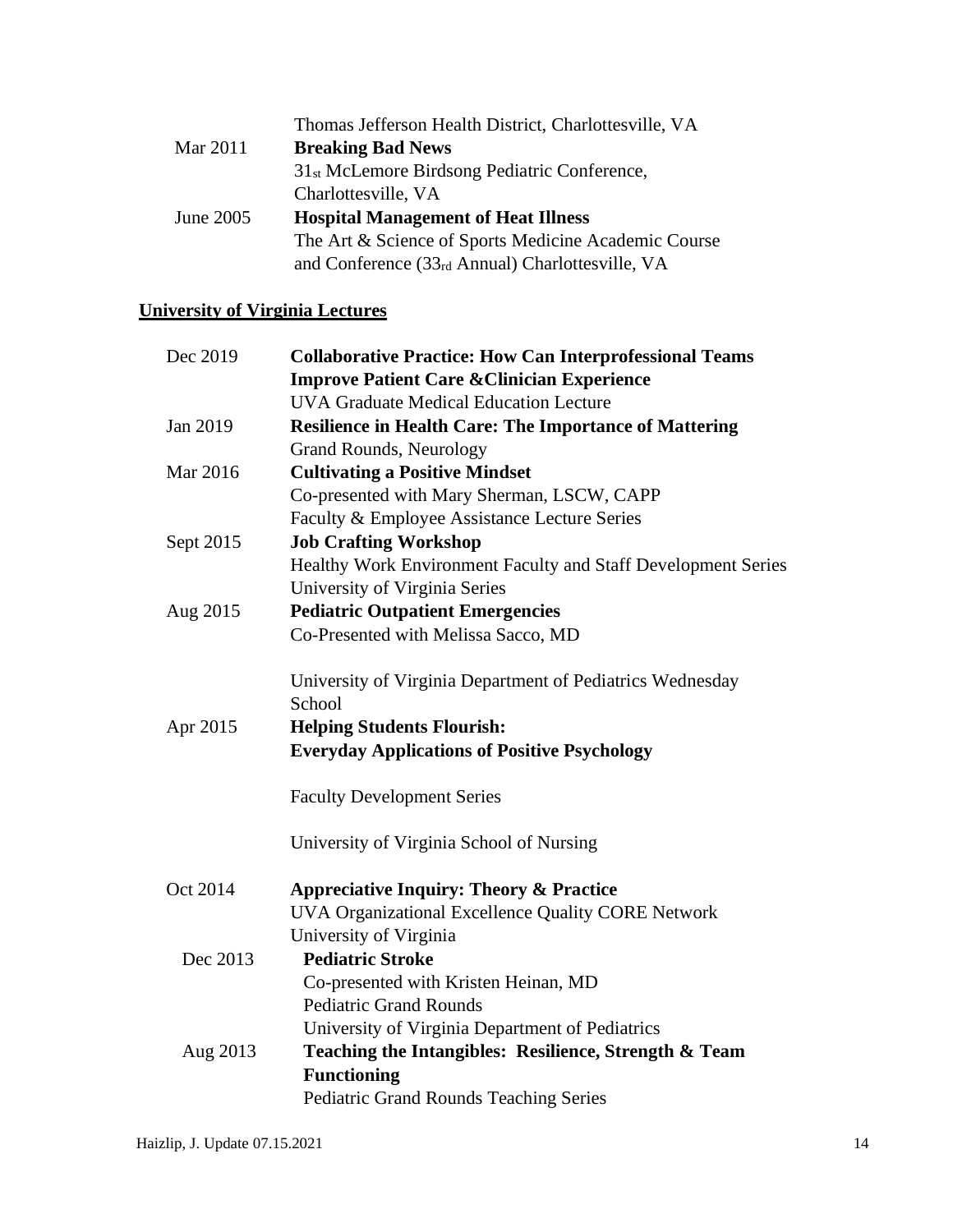|                  | University of Virginia Children's Hospital                  |
|------------------|-------------------------------------------------------------|
| May 2011         | <b>Changing Culture in Academic Medicine</b>                |
|                  | <b>Pediatric Grand Rounds</b>                               |
|                  | University of Virginia Department of Pediatrics             |
| <b>July 2011</b> | <b>Anaphylaxis</b>                                          |
|                  | Camp Holiday Trails, Charlottesville, VA                    |
| <b>July 2010</b> | <b>Heat Related Illness</b>                                 |
|                  | Camp Holiday Trails, Charlottesville, VA                    |
| Nov 2007         | <b>Appreciative Inquiry</b>                                 |
|                  | <b>Family Medicine Grand Rounds</b>                         |
|                  | University of Virginia                                      |
| Nov 2007         | <b>Appreciative Inquiry</b>                                 |
|                  | <b>Pediatric Grand Rounds</b>                               |
|                  | University of Virginia Department of Pediatrics             |
| Sept 2007        | <b>Panel Discussion of Women in Medicine</b>                |
|                  | Women in Medicine Interest Group                            |
|                  | University of Virginia School of Medicine                   |
| May 2007         | <b>Interesting Pediatric Cases</b>                          |
|                  | Pediatric Interest Group                                    |
|                  | University of Virginia School of Medicine                   |
| Apr 2007         | <b>All-Terrain Vehicles</b>                                 |
|                  | <b>Pediatric Grand Rounds</b>                               |
|                  | University of Virginia Department of Pediatrics             |
| Oct 2005         | <b>Life in Pediatric Critical Care</b>                      |
|                  | Women in Medicine Initiatives, Charlottesville, VA          |
| Oct 2004         | <b>Pediatric Procedural Sedation</b>                        |
|                  | Pediatric Cardiology Teaching Conference                    |
| May 2004         | <b>Recognizing Abusive Injury</b>                           |
|                  | University of Virginia Pediatric Core Curriculum (Nursing), |

## **PROFESSIONAL SERVICE**

## **Ad Hoc Manuscript Reviewer for Journals or Textbooks**

Reviewer, *Journal of Interprofessional Education & Practice* Reviewer, *Teaching and Learning in Medicine* Reviewer, *Pediatrics*  Reviewer, *Pharmacy and Therapeutics* Reviewer, *Journal of Neurosurgery* Reviewer, *Academic Medicine* **Other Professional Activities**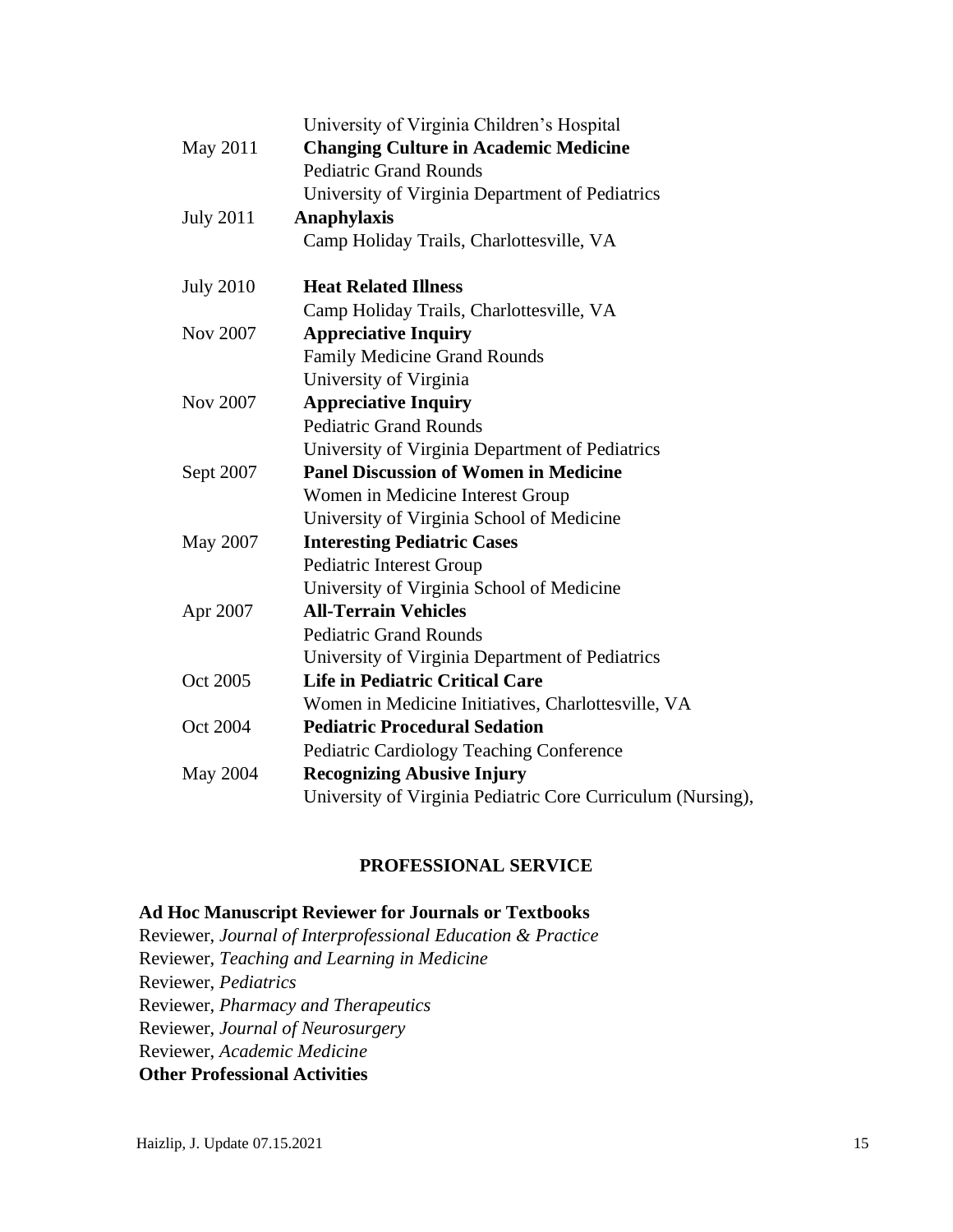| No Room for Error Simulation- Surgical Case<br><b>Surgical Intern Readiness Course</b>                                                                                                                        | 2017             |
|---------------------------------------------------------------------------------------------------------------------------------------------------------------------------------------------------------------|------------------|
| No Room for Error Simulation - Medical Case<br>(Annual)<br><b>Medical Intern Readiness Course</b>                                                                                                             | $2017$ - present |
| No Room for Error Simulation - Pediatric Case<br>(Annual)<br><b>Pediatric Intern Readiness Course</b>                                                                                                         | $2015$ - present |
| Train-the-Trainer Faculty Development Program<br>(Semi-annual)<br>Interprofessional Education Faculty Development for Educators<br>Planning Committee, Speaker<br>University of Virginia, Charlottesville, VA | $2015$ - present |
| The Taos Institute Associate<br>The Taos Institute, Chagrin Falls, Ohio                                                                                                                                       | $2014$ – present |
| Affiliated Faculty UVA Center for Biomedical Ethics & Humanities                                                                                                                                              | $2014$ – present |
| Be Safe Team Care, Disclosure Coach, Peer Supporter & Trainer<br>University of Virginia, Charlottesville, VA                                                                                                  | 2009-2017        |
| Quality & Safety Leadership in Academic Medicine, Presenter<br>University of Virginia, Charlottesville, VA                                                                                                    | 2013             |
| <b>UVA Macy Humanism Faculty Development Series</b><br>University of Virginia, Charlottesville, VA                                                                                                            | 2012-2013        |
| Macy Faculty Development in Interprofessional Education Conferences<br>University of Washington, University of Missouri<br>Seattle, Washington (2012), Columbia, Missouri (2013)                              | 2012-2013        |
| Gold Humanism Honor Society 4th Year Student Retreat – Faculty Participant 2009<br>University of Virginia, Charlottesville, VA                                                                                |                  |
| Leadership in Academic Medicine – Participant<br>University of Virginia, Charlottesville, VA                                                                                                                  | 2009             |
| Relationship Centered Care Initiative Immersion Conference III- Participant<br>Indiana University, Indianapolis, Indiana                                                                                      | 2008             |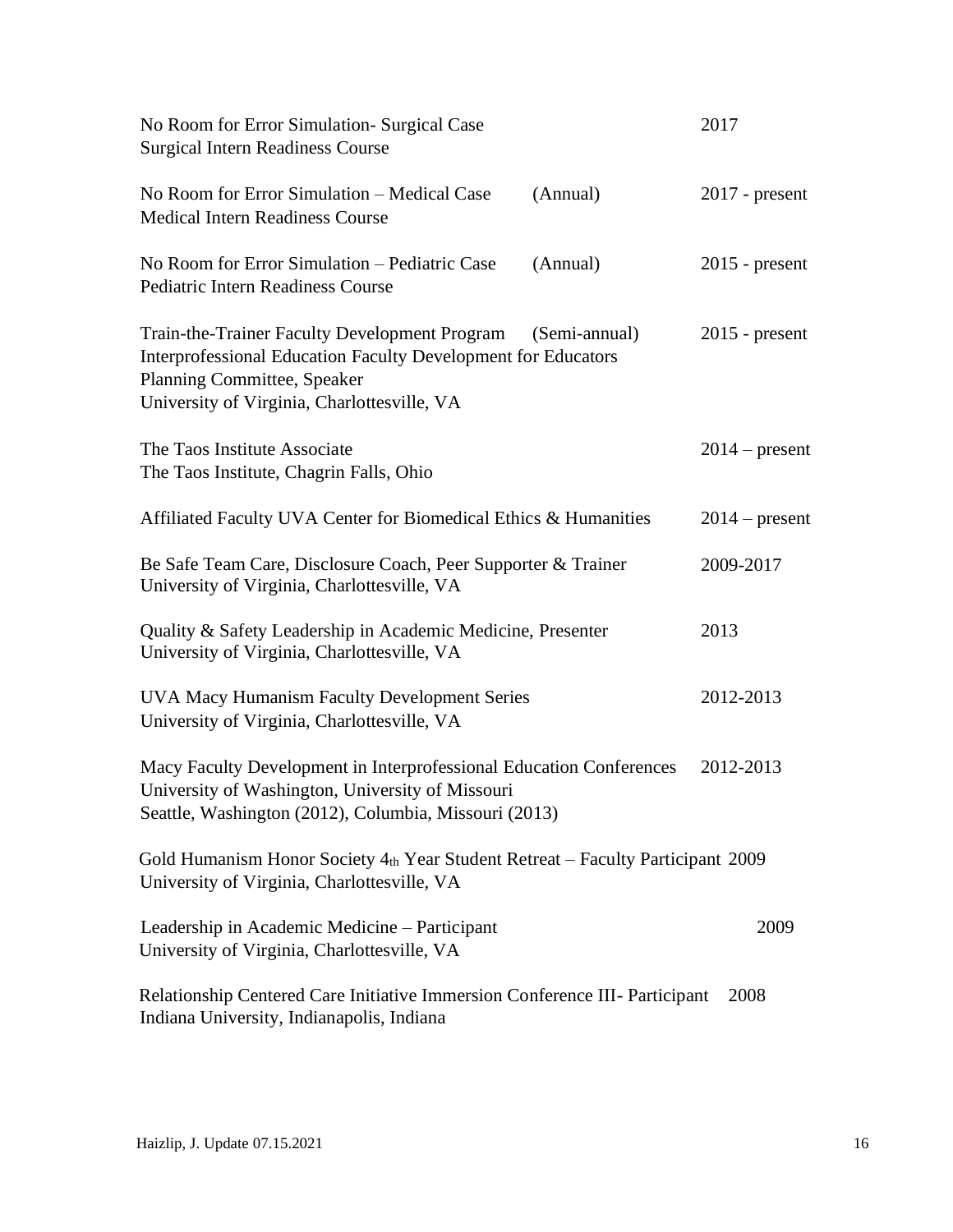# **MEMBERSHIP IN PROFESSIONAL ORGANIZATIONS**

| National Academies of Practice, Medicine (2018 – Fellow) | $2018$ -present |
|----------------------------------------------------------|-----------------|
| American Interprofessional Health Collaborative          | $2016$ -present |
| <b>International Positive Psychology Association</b>     | 2014-present    |
| American Academy on Communication in Healthcare          | 2009-2013       |
| Society for Critical Care Medicine                       | 2000-2013       |
| American Academy of Pediatrics (2005 – Fellow)           | 1996-2011,      |
|                                                          | 2015-2017       |
| <b>American Medical Association</b>                      | 1992-2005       |
| <b>American Pharmaceutical Association</b>               | 1989-2003       |
|                                                          |                 |

## **UNIVERSITY SERVICE**

# **University Committees**

| <b>Convergent Behavioral Science Initiative</b>                                                                | <b>Affiliated Faculty</b> | $2019$ - present |
|----------------------------------------------------------------------------------------------------------------|---------------------------|------------------|
| UVA Center for Interprofessional Collaborations Co-Director                                                    |                           | $2019$ – present |
| UVA Center for Academic & Strategic Partnership Co-Director<br>Interprofessional Research & Education (ASPIRE) | for                       | 2013-2019        |

# **Health System Committees**

| <b>Be Smart</b>                                                             | <b>Team Trainings</b>                                 | 2017                            |
|-----------------------------------------------------------------------------|-------------------------------------------------------|---------------------------------|
| School of Medicine Dean's Office Project Teams                              |                                                       |                                 |
| Be Wise                                                                     | Planning Committee 2016-2017                          |                                 |
| Department of Pediatrics Wednesday School<br>• Resilience Panel Facilitator | Panel Facilitator                                     | 2016                            |
| UVA Center for Appreciative Practice                                        | Director<br>Faculty, Speaker<br>Facilitator           | $2016$ -present<br>2006-present |
| • Wisdom & Well-Being Lecture Series                                        | Liaison to Speakers<br>Co-Organizer                   | 2014-present                    |
| • Schwartz Center Rounds <sup>TM</sup> at UVA                               | Physician Leader<br>Organizing Committee 2011-present | 2011-2016                       |
| • Disclosure & Peer Support Program                                         | Co-Developer<br>Educator                              | 2009-2017                       |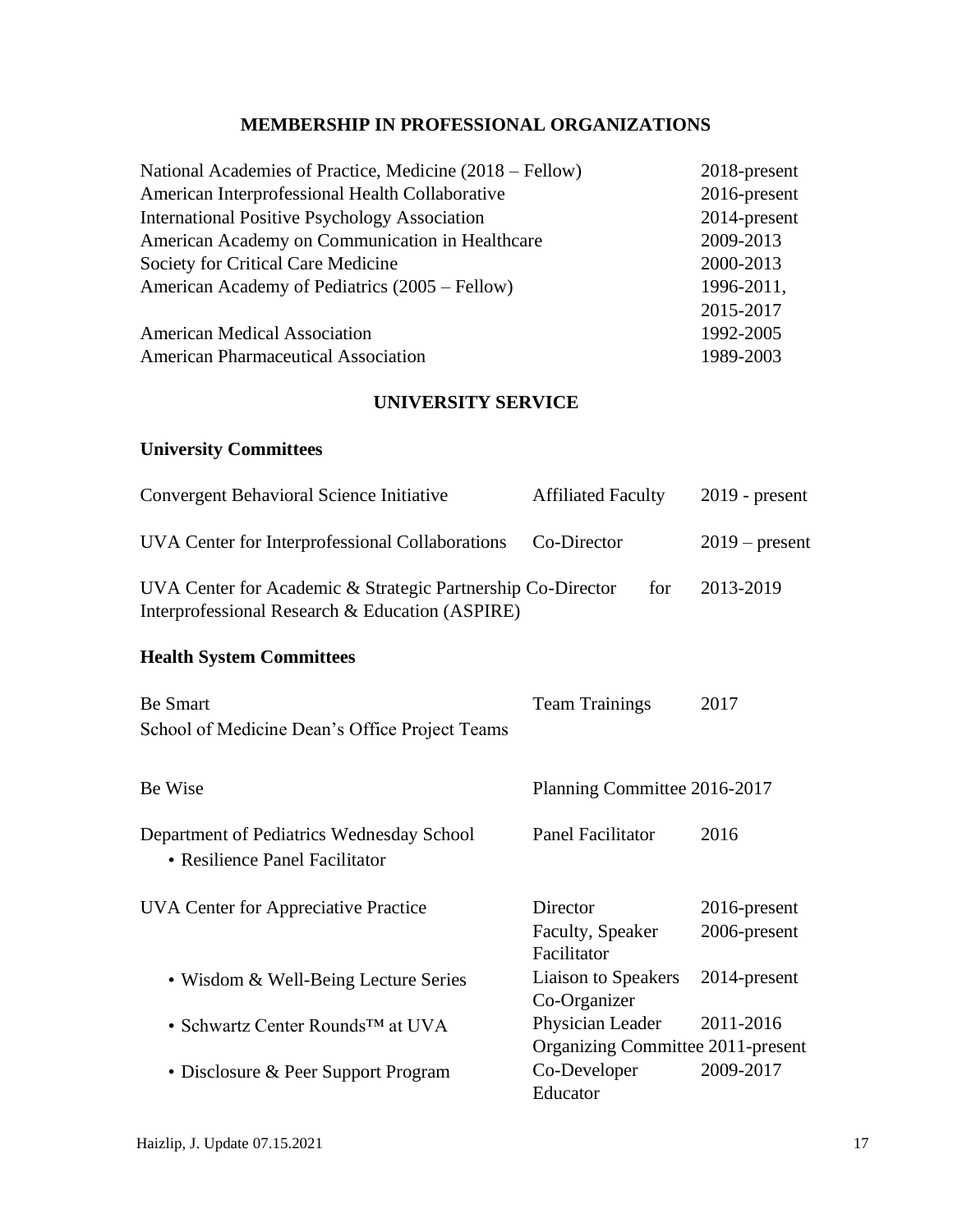| (School of Nursing, Batten School of Leadership & Public Policy, Curry School of<br>Education) |                                 |              |
|------------------------------------------------------------------------------------------------|---------------------------------|--------------|
| Ideal Workplace Culture Initiative                                                             | Leadership Team                 | 2008         |
|                                                                                                | Focus Group Facilitator         |              |
| Multi-disciplinary Trauma Quality                                                              | Member                          | 2007-2010    |
| • Improvement Committee                                                                        |                                 |              |
| <b>Patient Safety Sub-Committee</b>                                                            | Member                          | 2005-2010    |
| • Hand-off of Care Workgroup                                                                   | Co-chair                        |              |
| Pediatric Department Mortality & Morbidity                                                     | <b>Faculty Preceptor</b>        | 2004-2009    |
| Pediatric Residency Curriculum Committee                                                       | Member                          | 2004-2011    |
| Pediatric Trauma Subcommittee                                                                  | Co-Chair                        | 2004-2012    |
| Pediatric Intensive Care Unit Quality<br>• Improvement Committee                               | Member                          | 2004-2006    |
| <b>School of Nursing Committees</b>                                                            |                                 |              |
| <b>MSN/DNP Program Committee</b>                                                               | Member                          | 2015-2018    |
|                                                                                                | Co-Chair                        | 2016-2017    |
| Exploratory Committee for ACPNP, NNP<br>Programs                                               | Member                          | 2015-2017    |
| <b>Healthy Work Environment</b>                                                                | Member                          | 2014-present |
| • Retreat Planning Committee                                                                   | Member                          | 2014-2015    |
| <b>Healthy Learning Environment</b>                                                            | Member                          | 2014-2016    |
| Compassionate Care Initiative                                                                  | Faculty Ambassador 2014-present |              |

• Various Summit & Training Programs Facilitator 2006-present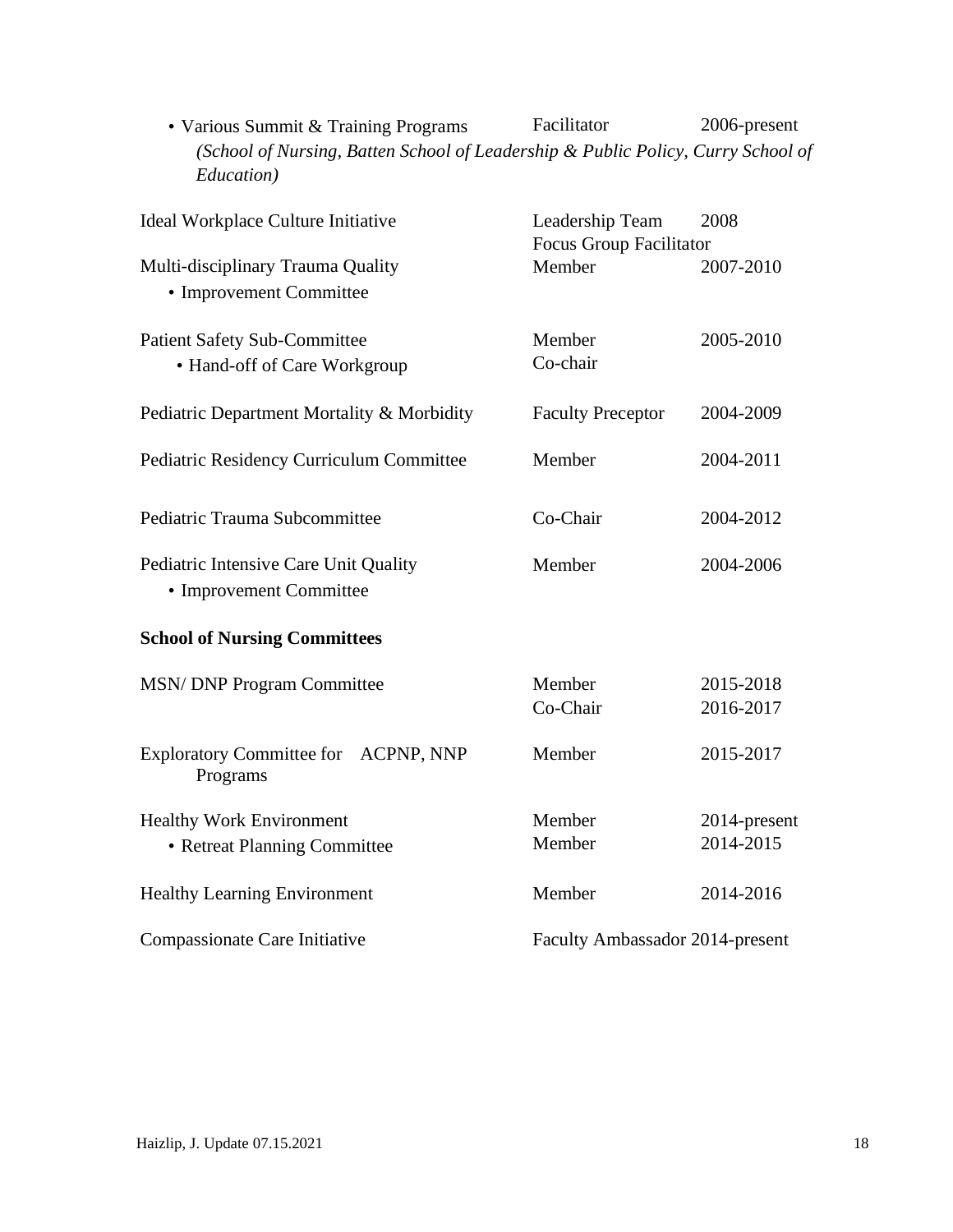## **PROFESSIONAL PRACTICE ACTIVITIES**

| UVA Pediatric Intensive Care Unit     | <b>Attending Physician</b> | 2003-2014       |
|---------------------------------------|----------------------------|-----------------|
| <b>UVA Pediatric Sedation Service</b> | <b>Attending Physician</b> | $2003$ -present |

## **COMMUNITY SERVICE**

| Head Injury Prevention Program (HIPP) Initiator 2005-2010 @UVA Pediatrics Clinics |                      |                  |
|-----------------------------------------------------------------------------------|----------------------|------------------|
| Camp Holiday Trails                                                               | Lecturer             | $2010$ - present |
| <b>WVIR Channel 29 House Calls</b>                                                | <b>Guest Speaker</b> | 2004-2007        |

#### **TEACHING RESPONSIBILITIES**

# **University of Virginia School of Nursing**

| <b>GNUR 6635</b> | <b>PNP-AC Practicum</b><br><i>(intubation skills)</i>                         | Skills Workshop                                     | 2019             |
|------------------|-------------------------------------------------------------------------------|-----------------------------------------------------|------------------|
| <b>GNUR 6633</b> | <b>PNP-AC Seminar III</b>                                                     | <b>Course Professor</b><br>Course Co-Professor 2020 | 2019             |
| <b>GNUR 6632</b> | PNP-AC Seminar II                                                             | <b>Course Professor</b>                             | $2018$ - present |
| <b>GNUR 6652</b> | PNP-PC Seminar II                                                             | <b>Course Professor</b>                             | 2018             |
| <b>GNUR 6651</b> | <b>PNP-PC Seminar I</b>                                                       | <b>Course Professor</b>                             | 2017             |
| <b>GNUR 6730</b> | Genetics, Embryology $\&$<br>Developmental Physiology<br>(Cardiac Embryology) | <b>Guest Lecturer</b>                               | 2017, 2019       |
| <b>GNUR 6110</b> | FNP & PNP Seminar II<br>(Lumbar puncture skills)                              | Skills Workshop                                     | 2017             |
| <b>GNUR 5671</b> | Primary Care Seminar I                                                        | <b>Course Professor</b>                             | $2015 - 2016$    |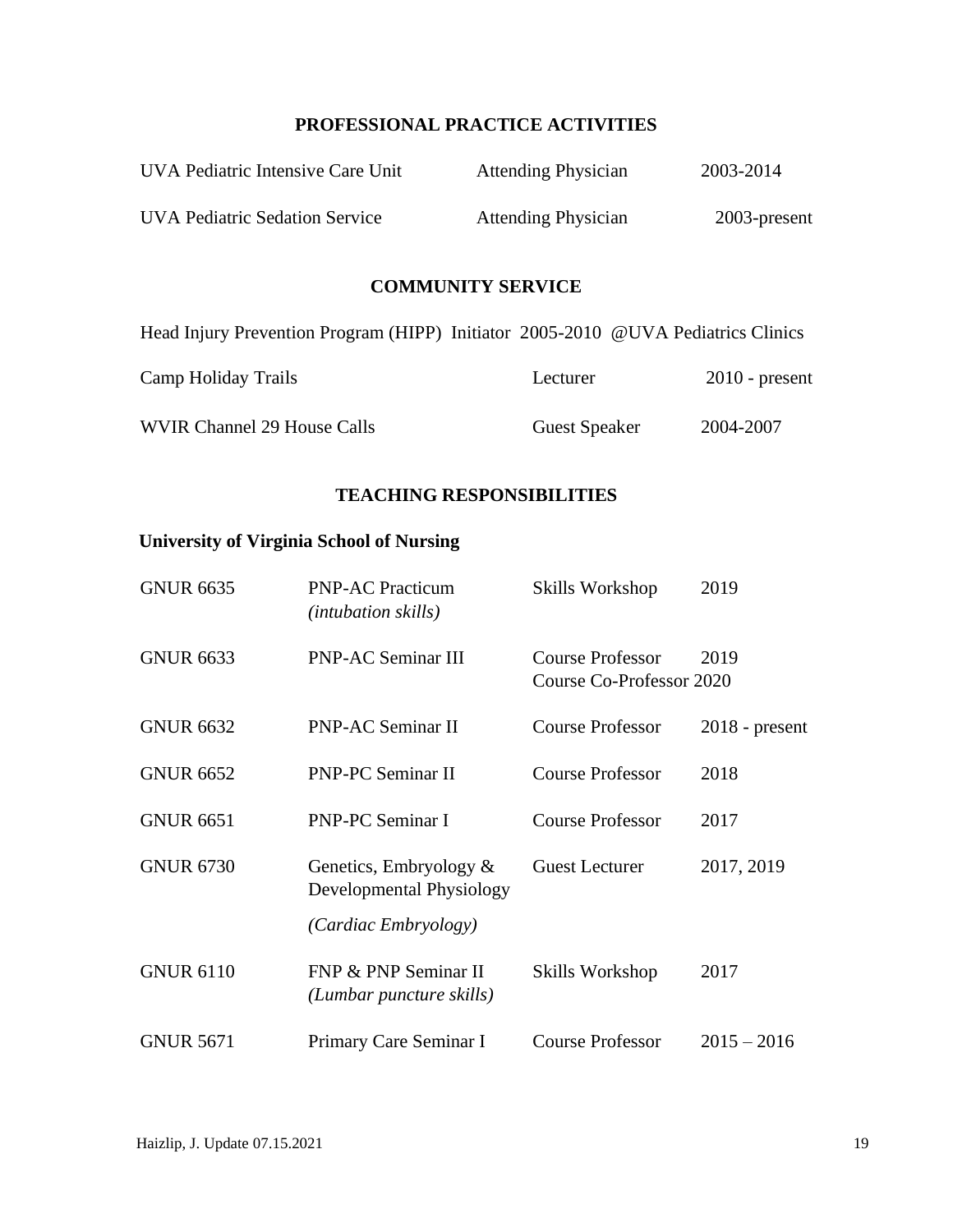| <b>GNUR 6020</b>  | <b>Advanced Pharmacology</b>                                                                                                                                       | <b>Course Professor</b>             | $2015$ - present |
|-------------------|--------------------------------------------------------------------------------------------------------------------------------------------------------------------|-------------------------------------|------------------|
| <b>GNUR 5701</b>  | Primary Care Seminar III                                                                                                                                           | <b>Course Professor</b>             | $2015 - 2017$    |
| <b>GNUR 5700</b>  | Primary Care Seminar III                                                                                                                                           | <b>Assistant Instructor</b>         | 2015             |
| GNUR 5670/5671    | Primary Care Seminar II<br>(Responsible for augmenting<br>pediatric content and testing<br>on pediatric content)                                                   | <b>Assistant Instructor</b>         | 2014             |
| <b>GNUR 7312</b>  | Pract I: Acute Care NP<br>(Led chest tube placement<br>skills station)                                                                                             | Skills Workshop                     | 2014             |
| <b>NUIP 4610</b>  | Leadership/ Mgt in Hlth<br>Care Sys (Provided Lecture<br>On Appreciative Leadership)                                                                               | <b>Guest Lecturer</b>               | 2014             |
| <b>NUCO 2210</b>  | <b>Foundations of Nursing</b><br>CARE (provided lecture on<br>Personal Flourishing)                                                                                | <b>Guest Lecturer</b>               | $2014$ - present |
| <b>GNUR 6010</b>  | <b>Advanced Pathophysiology Guest Lecturer</b><br>(provided guest lectures with<br>Pediatric content: Congenital<br>Heart Disease, Concussion,<br>Cystic Fibrosis) |                                     | $2014$ - present |
|                   | <b>University of Virginia School of Medicine</b>                                                                                                                   |                                     |                  |
| Calle of Modicino |                                                                                                                                                                    | $C_{\text{mod}}$ Looturer 2010 2020 |                  |

| Calls of Medicine<br>(provided seminar on Calls of Mattering in Healthcare)        | Guest Lecturer 2019, 2020 |               |
|------------------------------------------------------------------------------------|---------------------------|---------------|
| Phronesis Project<br><i>(provided lecture on Physician Well Being and empathy)</i> | Guest Lecturer 2015       |               |
| The Healer's Art: Awakening the Heart of Medicine                                  | Faculty                   | 2006-11, 2015 |

# **University of Virginia**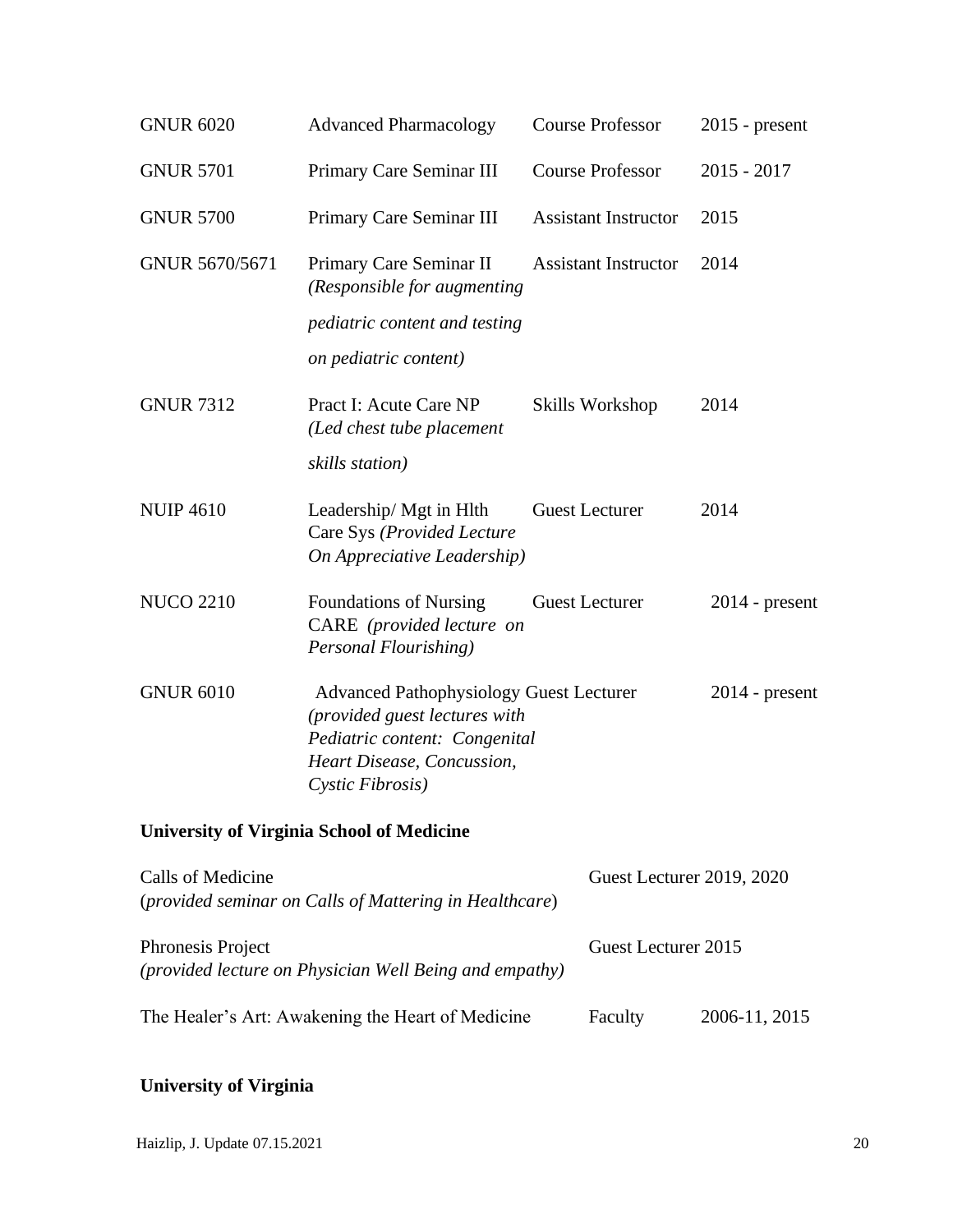| RELG 423 Bioethics Internship Seminar                                                                                                                                          | Mentor | 2006-11, 2014 |
|--------------------------------------------------------------------------------------------------------------------------------------------------------------------------------|--------|---------------|
| <b>MENTORSHIP</b>                                                                                                                                                              |        |               |
| <b>University of Virginia School of Nursing</b>                                                                                                                                |        |               |
| Research Mentor, Sarah Ware<br><b>Undergraduate Nursing Student</b><br>Qualitative Study of Mattering in Health Care Providers                                                 |        | 2019-2020     |
| <b>Research Mentor, Courtney McCluney</b><br>Post-Doctoral Fellow, Center for ASPIRE/Darden BRAD Lab<br><b>Mattering in Health Care Providers</b>                              |        | 2017-2020     |
| Dissertation Committee, Kate Adelstein<br>A Gratitude Intervention for Young Adults with Advanced Cancer                                                                       |        | 2014-2017     |
| <b>University of Virginia School of Medicine</b>                                                                                                                               |        |               |
| Research Mentor, Daniel Warburton<br>Medical Student Summer Research Program<br>Assessment of Medically Based Experiences of Technology<br>Dependent Children & Their Families |        | 2009          |
| Research Mentor, Bann Al-Shammaa<br>Medical Student Summer Research Program<br>Assessment of Medically Based Experiences of Technology<br>Dependent Children & Their Families  |        | 2008          |
| Research Mentor, Diana Newsom<br>Medical Student Summer Research Program<br>Appreciative Inquiry in the Pediatric Intensive Care Unit                                          |        | 2008          |
| Research Mentor, Matt Ledoux, MD<br><b>Pediatric Critical Care Fellow</b><br>Incidence of intraventricular hemorrhage in pediatric patients<br>with coarctation of the aorta   |        | 2007-2010     |